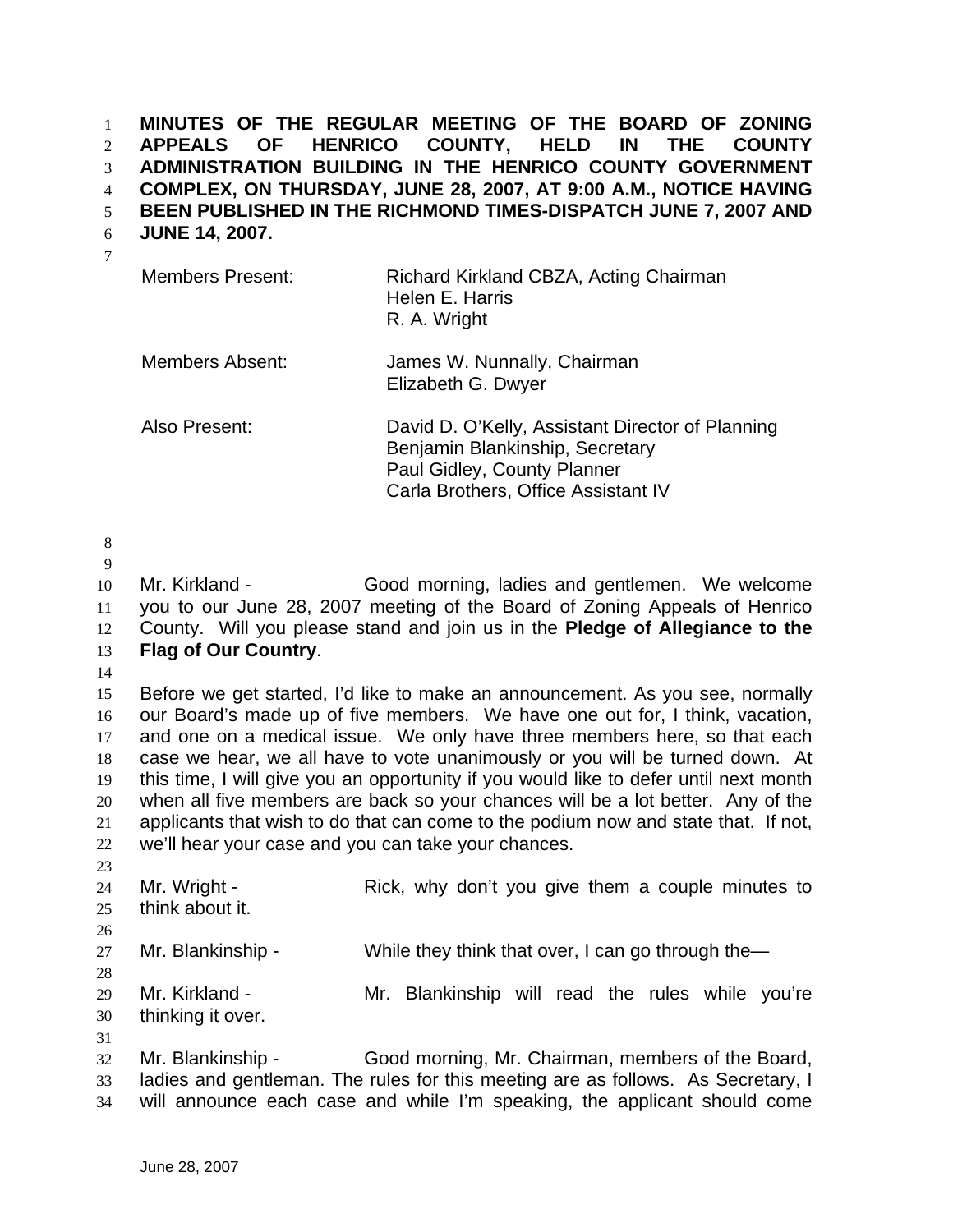down to the podium. We will then ask everyone who intends to speak on that case to stand and be sworn in. The applicant will be given an opportunity to speak and then anyone else who wishes to speak will be given the opportunity. After everyone has spoken, the applicant and only the applicant will have an opportunity for rebuttal. After hearing all of the evidence and asking questions, the Board will take the matter under advisement and they will render all of their decisions at the end of the meeting. If you wish to know their decision on a specific case, you can either stay until the end of the meeting or you can check the Planning Department website this afternoon—we try to get it updated within about half an hour of the end of the meeting—or you can call the Planning Department this afternoon. This meeting is being tape recorded, so we'll ask everyone who speaks to speak directly into the microphone on the podium, state your name, and please spell your last name for us. Finally, out in the foyer, there are two binders containing the staff reports for each case, including the suggested conditions. 35 36 37 38 39 40 41 42 43 44 45 46 47 48 49

50

53

51 52 Mr. Chairman, we do not have any requests for deferral or withdrawal this morning.

54 55 56 57 58 59 **A-015-07 RICHARD CASTLEBERRY** requests a variance from Section 24-9 to build a one-family dwelling at 5550 Charles City Road (Parcel 845-695-3957), zoned A-1, Agricultural District (Varina). The public street frontage requirement is not met. The applicant has 0 feet public street frontage, where the Code requires 50 feet public street frontage. The applicant requests a variance of 50 feet public street frontage.

- 61 62 Mr. Kirkland - The Suit a minute sir. Does anyone else wish to speak on this case? Can you also stand and be sworn in?
- 63

60

64 65 66 Mr. Blankinship - The Raise your right hands, please. Do you swear the testimony you're about to give is the truth and nothing but the truth so help you God?

67

69

68 Mr. Kirkland - Now you may go.

70 71 72 Mr. Smith - Good morning, ladies and gentlemen of the Board. I'm Charles Smith from Engineering Design Associates. I'm representing Mr. Castleberry in front of the Board this morning.

73

75

74 Mr. Castleberry - My name's Richard Castleberry.

- 76 77 78 79 Mr. Smith - We presented this case last month at the Board, but at the last minute, a question of ownership of the parcel that we were requesting the variance on came up. That issue has been resolved. Would you like me to go back through what we are doing here?
- 80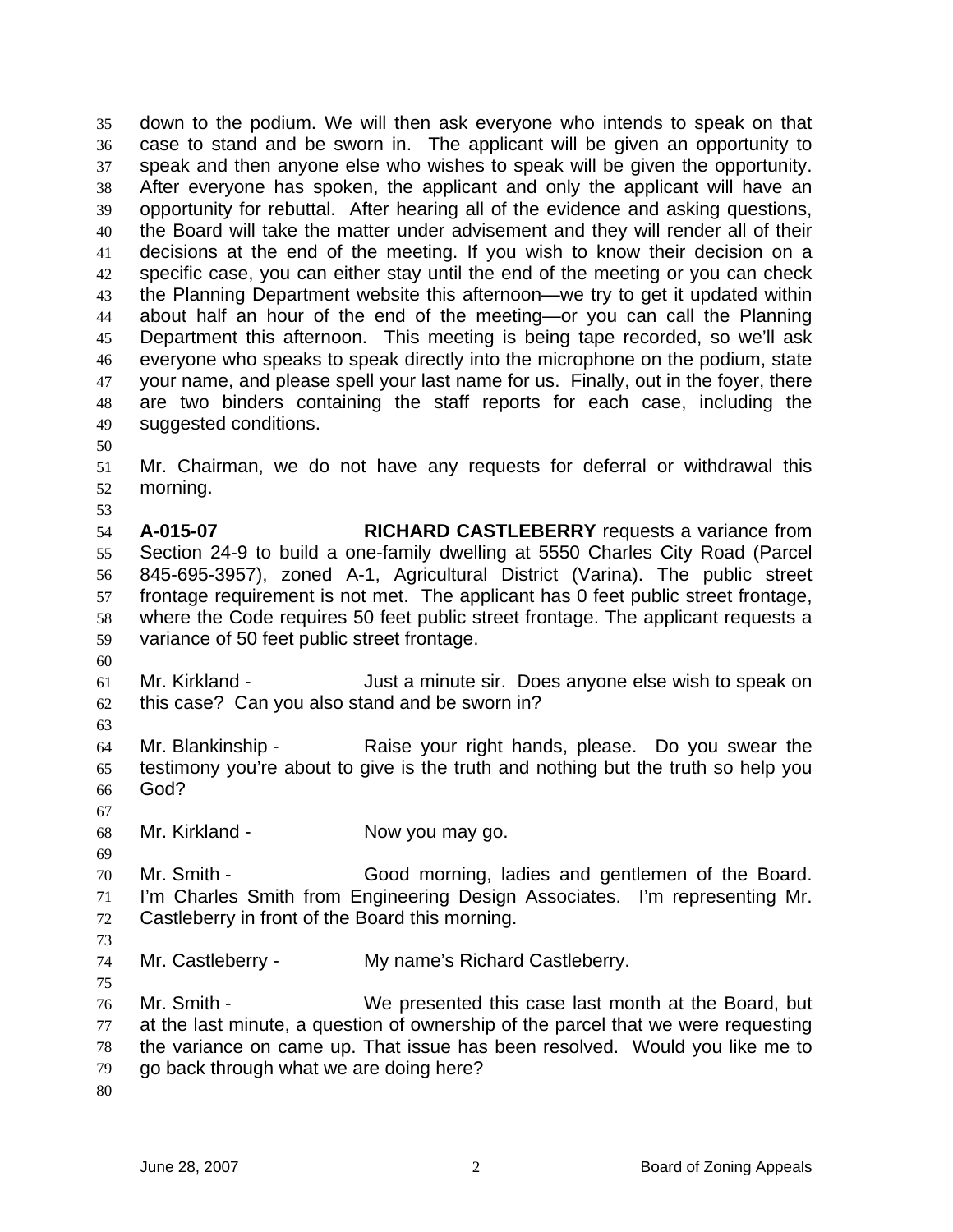| 81                                            | Mr. Blankinship -                                         | Yes, please.                                                                                                                                                                                                                                                                                                                                                                       |
|-----------------------------------------------|-----------------------------------------------------------|------------------------------------------------------------------------------------------------------------------------------------------------------------------------------------------------------------------------------------------------------------------------------------------------------------------------------------------------------------------------------------|
| 82<br>83<br>84<br>85                          | Mr. Kirkland -<br>heard it pretty extensively last month. | Can you just give us a brief synopsis, because we                                                                                                                                                                                                                                                                                                                                  |
| 86<br>87<br>88                                | Mr. Smith -                                               | Okay. Mr. Castleberry owns a parcel on Charles City<br>Road that has no public street frontage and he's requesting a variance from the<br>ordinance for zero street frontage to build a single-family home on this parcel.                                                                                                                                                         |
| 89<br>90<br>91                                | Mr. Kirkland -                                            | Has the question about Mr. Ukrop been resolved?                                                                                                                                                                                                                                                                                                                                    |
| 92<br>93                                      | Mr. Smith:                                                | Yes it has.                                                                                                                                                                                                                                                                                                                                                                        |
| 94<br>95                                      | Mr. Kirkland -                                            | Is that correct, Mr. Secretary?                                                                                                                                                                                                                                                                                                                                                    |
| 96<br>97                                      | Mr. Blankinship -                                         | Yes.                                                                                                                                                                                                                                                                                                                                                                               |
| 98<br>99                                      | Mr. Kirkland -                                            | Okay. Any other questions by Board members?                                                                                                                                                                                                                                                                                                                                        |
| 100<br>101<br>102                             | Mr. Wright -<br>get a good feel for this.                 | Yes. Let's talk about your access a little bit so I can<br>We have a survey here. This is it, isn't it?                                                                                                                                                                                                                                                                            |
| 103<br>104                                    | Mr. Smith -                                               | Yes.                                                                                                                                                                                                                                                                                                                                                                               |
| 105<br>106<br>107                             | Mr. Wright -<br>access your property?                     | It's on the screen. Is that, is that the way you will                                                                                                                                                                                                                                                                                                                              |
| 108<br>109<br>110<br>111<br>112<br>113<br>114 | Mr. Smith -<br>access.                                    | Yes. We are proposing to do a new right-of-way<br>easement through the parcel in the front to get to this parcel in the back. The<br>Ukrop's have requested that we vacate the existing 10-foot wide ingress/egress<br>easement over the existing driveway. We are amenable to that. We have no<br>opposition to that whatsoever. With a new driveway, we don't even need that old |
| 115<br>116<br>117                             | Ms. Harris -<br>please.                                   | Would you point out Mr. Ukrop's property on this map,                                                                                                                                                                                                                                                                                                                              |
| 118<br>119<br>120                             | Mr. Smith -<br>"Redbird Farm, LLC." It's right here.      | Mr. Ukrop's property is the one that is labeled,                                                                                                                                                                                                                                                                                                                                   |
| 121<br>122                                    | Ms. Harris -                                              | Okay.                                                                                                                                                                                                                                                                                                                                                                              |
| 123<br>124<br>125                             | Mr. Blankinship -<br>this one.                            | So, they actually cross that property in order to get to                                                                                                                                                                                                                                                                                                                           |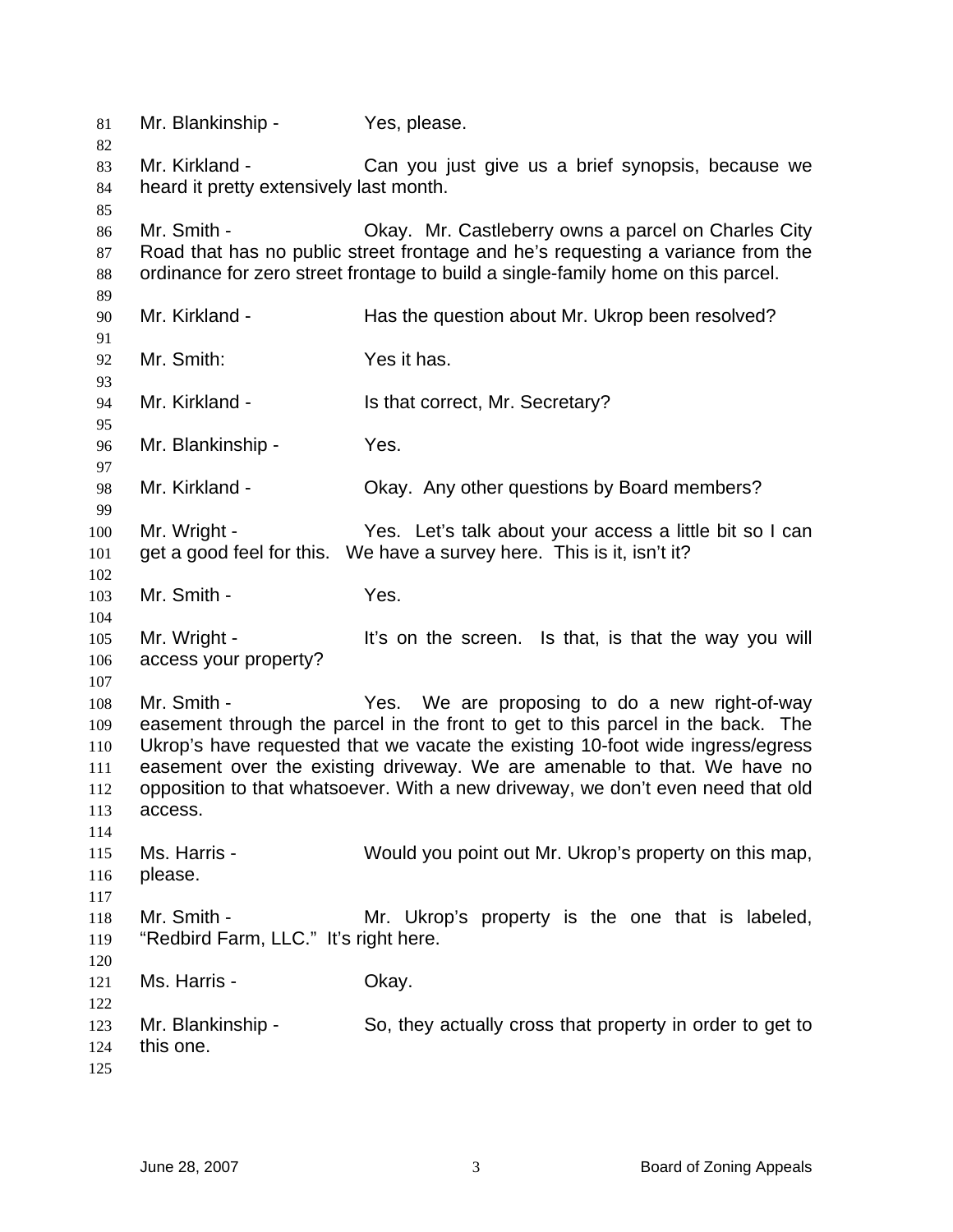| 126<br>127<br>128        | Mr. Wright -<br>based on this.                           | That would be to the east of your property, I take it,                                                                                                                                                                                                                                             |
|--------------------------|----------------------------------------------------------|----------------------------------------------------------------------------------------------------------------------------------------------------------------------------------------------------------------------------------------------------------------------------------------------------|
| 129<br>130               | Mr. Smith -                                              | Yes. I don't know if yours kind of cuts off there.                                                                                                                                                                                                                                                 |
| 131<br>132<br>133        | Ms. Harris -                                             | Do we need that as a condition, the agreement with<br>Mr. Ukrop? You said that you needed to vacate how much of the right-of-way?                                                                                                                                                                  |
| 134<br>135<br>136        | Mr. Smith -<br>easement over Redbird Farm.               | No. We would just vacate the existing ingress/egress                                                                                                                                                                                                                                               |
| 137<br>138<br>139        | Mr. Wright -<br>property.                                | Tell us a little bit about what you plan to build on the                                                                                                                                                                                                                                           |
| 140<br>141               | Mr. Smith -<br>know the square footage, Mr. Castleberry? | I believe a two-story single-family residence. Do you                                                                                                                                                                                                                                              |
| 142<br>143<br>144        | Mr. Castleberry -                                        | We're looking at somewhere between 12 and 15.                                                                                                                                                                                                                                                      |
| 145<br>146               | Mr. Wright -                                             | Would you get up closer? I can't hear you.                                                                                                                                                                                                                                                         |
| 147<br>148               | Mr. Castleberry -                                        | Between 1,200 and 1,500 square feet.                                                                                                                                                                                                                                                               |
| 149<br>150<br>151        | Ms. Harris -<br>your question?                           | Can you point out the-I'm sorry, had you finished                                                                                                                                                                                                                                                  |
| 152<br>153               | Mr. Wright -                                             | Yes.                                                                                                                                                                                                                                                                                               |
| 154<br>155               | Ms. Harris -<br>this property? I see two proposed—       | Okay. Would you show us how you're going to access                                                                                                                                                                                                                                                 |
| 156<br>157<br>158<br>159 | Mr. Smith -<br>proposed 50-foot right-of-way easement.   | We would be accessing the property over this                                                                                                                                                                                                                                                       |
| 160<br>161               | Mr. Wright -                                             | Look on the screen, Mrs. Harris.                                                                                                                                                                                                                                                                   |
| 162<br>163               | Ms. Harris -                                             | Okay.                                                                                                                                                                                                                                                                                              |
| 164<br>165<br>166<br>167 | Mr. Smith -                                              | That easement would actually be used now to access<br>both of those parcels. The existing parcel, ID 845-695-2135. That's the parcel<br>that has access of that 10-foot ingress/egress easement. We would vacate that<br>and access both of these parcels from that 50-foot right-of-way easement. |
| 168<br>169<br>170<br>171 | Mr. Kirkland -                                           | Mr. Blankinship, do you have to put anything in the<br>record here to say the other access is being eliminated from the plot plan here.                                                                                                                                                            |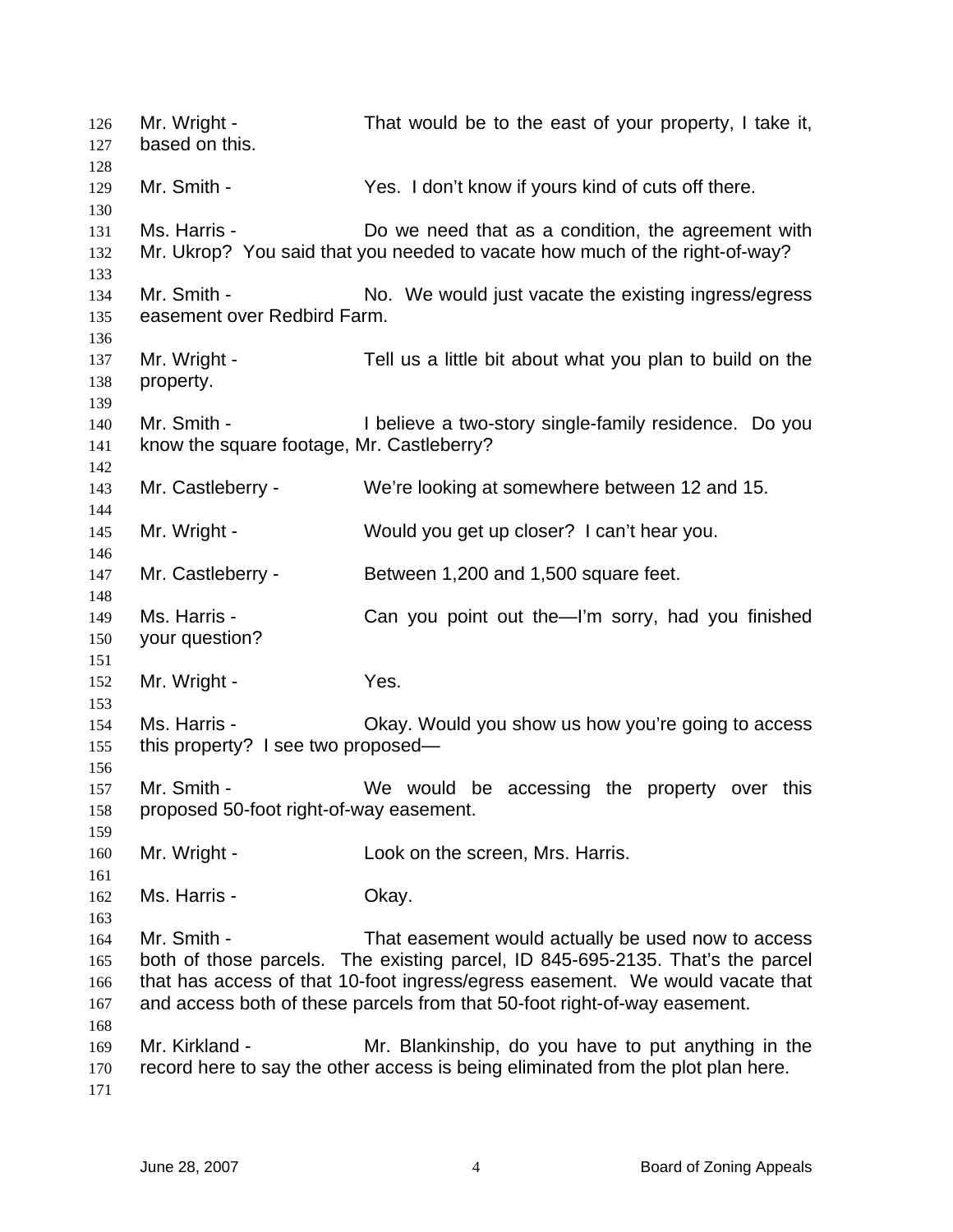Mr. Blankinship - The If that would be important to your decision, then yes, I think you should make it a condition. Mr. Wright - Well, he stated that they've agreed to do it, so I don't see why we couldn't put it in there. Mr. Kirkland - Yeah, I think we should. Ms. Harris - The Had you discussed the feasibility of since you already have 50 feet—about changing this private road into a public road, make an application to do that? Mr. Smith - Not at this time, ma'am, no. Ms. Harris - Okay. Do you have any idea of what is involved with that process? Mr. Smith - **In order to do that, they would have to go through** Public Works. Mr. Wright - I'm not so sure, Ms. Harris, whether they would permit that short road to be a public road or not. Ms. Harris - Yes. Mr. Smith - The option for a much greater expense. Ms. Harris - For a dead end, it is. Mr. Smith - The Under current standards, we'd have to make that a 24-foot wide edge of pavement with 4-foot shoulders. I mean, that would be very cost prohibitive for two houses. Mr. Kirkland - How wide is the graveled area now that's down there? Mr. Smith - Well, the one they're using now is 10-feet wide. We're building a driveway for two houses; probably we'd make it a minimum of 12 feet wide. Mr. Kirkland - So, a fire truck could get down there with no problem. Mr. Smith - Yes. Mr. Kirkland - Okay, thank you. Any other questions? That completes the case. Oh, excuse me, sir. Are you for or against?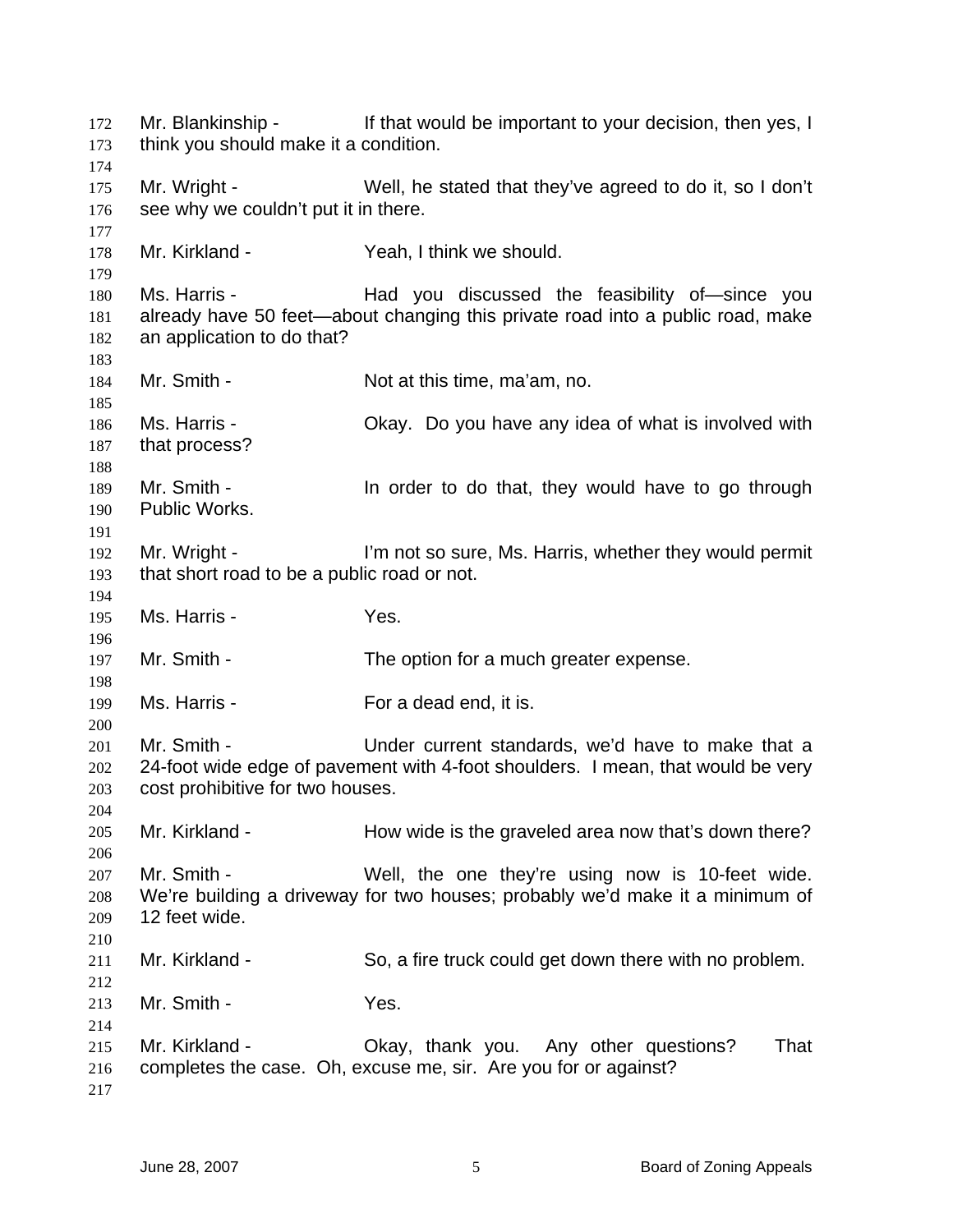218 Mr. Ukrop - Kind of both.

220 221 Mr. Kirkland - Come on up front. I'm sorry; I didn't see you. You're so quiet in the back there.

222

242

244

247

249

253

255

257

259

261

219

223 224 225 226 227 228 229 230 231 232 233 234 235 236 237 238 Mr. Ukrop - Sorry. Good morning. My name is Jeff Ukrop. I'm with the Redbird Farm, one of the adjacent property owners to the said property. First of all, I'd like to apologize for last month. We obviously didn't have our ducks in a row when we came to figure everything out. Over the last month, we've had a chance to talk to Mr. Smith and Mr. Castleberry. We had a good conversation. In principal, we don't object to him building a single-family dwelling in this three-acre property. That's not an issue, assuming the proposed easement through someone else's five-acre property is established. I don't see anybody else in opposition, so I'm guessing that landowner is not really worried about that. I'm guessing that will go through; maybe it won't. So, assuming that 50-foot right-of-way easement is established, we see that he has ingress and egress to his property, and we're okay with that. He's trying to maximize the value of his property. He's a homebuilder. He's doing what he does for a living. We don't have a problem with that. If for some reason that 50-foot easement is not established, that's where our opposition comes in, because we see no way—

239 240 241 Mr. Wright - The Let me say this, Mr. Ukrop. If this is approved, there will be a condition attached to it that that 50-foot easement is required for it to be approved.

243 Mr. Ukrop - Perfect.

245 246 Mr. Wright - If somehow that falls through, the whole thing would fail.

248 Mr. Ukrop - Excellent.

250 251 252 Mr. Wright - The State were going to put a condition on—if this is approved; I don't know, we're going to vote later—that other easement, that other little road will be closed.

254 Mr. Ukrop - Right.

256 Mr. Wright - Those two things, they are certain if this is approved.

258 Mr. Ukrop - Chay.

260 Mr. Wright - The Solution of the Just wanted to assure you of that.

262 263 Mr. Ukrop - Excellent. Again, I apologize for our incompetence last month. I appreciate your time.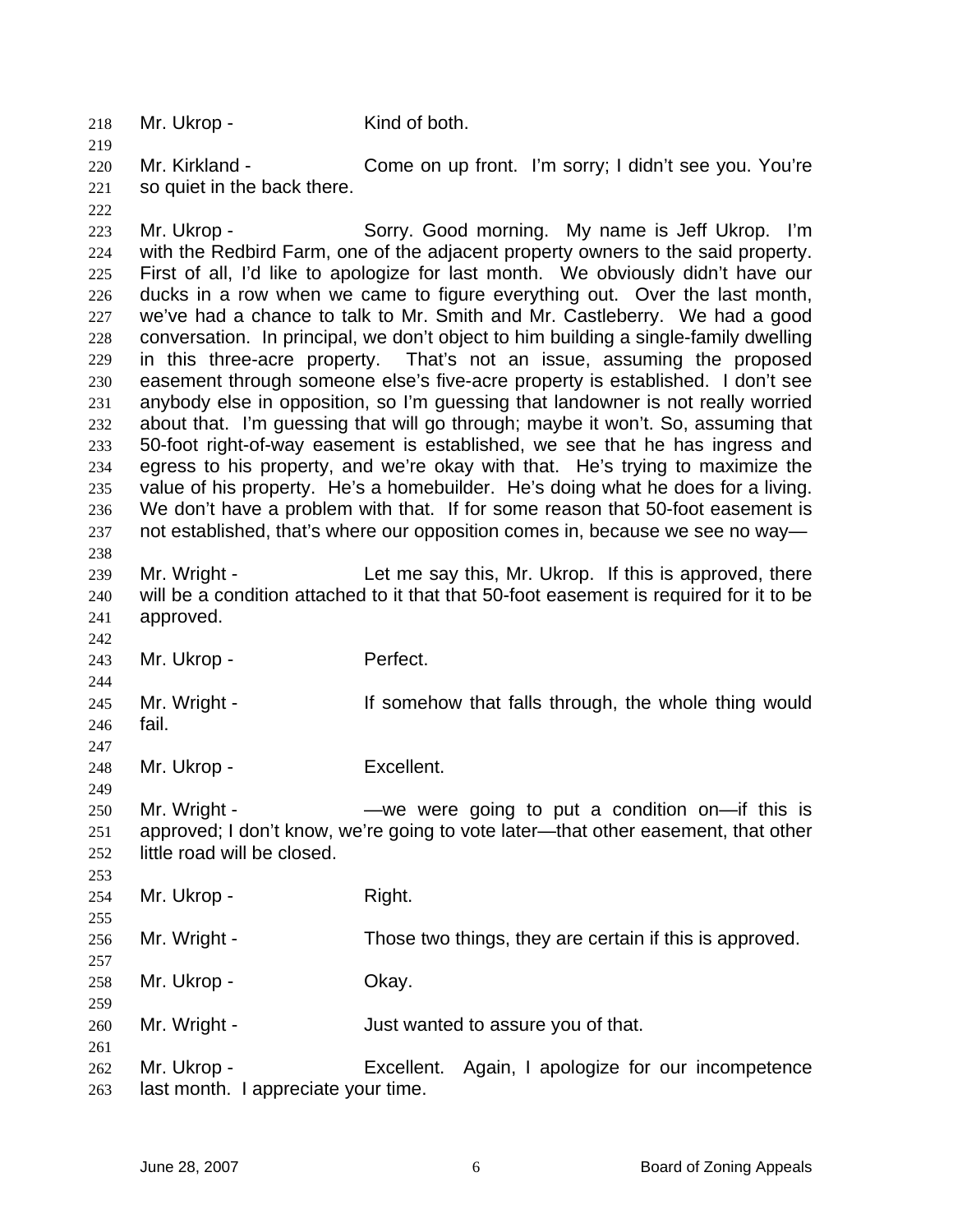| 264 |                                                    |                                                                                    |
|-----|----------------------------------------------------|------------------------------------------------------------------------------------|
| 265 | Mr. Kirkland -                                     | Thank you very much.                                                               |
| 266 |                                                    |                                                                                    |
| 267 | Mr. Ukrop -                                        | Thank you.                                                                         |
| 268 |                                                    |                                                                                    |
| 269 | Mr. Kirkland -                                     | Mr. Smith, do you have any rebut? Okay. All right.                                 |
| 270 |                                                    | Now, that concludes the case. I'm sorry I missed you, Mr. Ukrop, in the back.      |
| 271 |                                                    |                                                                                    |
| 272 | <b>DECISION</b>                                    |                                                                                    |
| 273 |                                                    |                                                                                    |
| 274 | Mr. Wright -                                       | I move we approve it on the grounds that there's no                                |
| 275 |                                                    | beneficial use of this property if we didn't grant the variance.                   |
| 276 |                                                    |                                                                                    |
| 277 | Ms. Harris -                                       | Second the motion. Can we have discussion?                                         |
| 278 |                                                    |                                                                                    |
| 279 | Mr. Kirkland -                                     | Yeah, you can discuss now.                                                         |
| 280 |                                                    |                                                                                    |
| 281 | Ms. Harris -                                       | Okay. These cases where we have zero feet public                                   |
| 282 |                                                    | street frontage are items that we are currently discussing with the Board of       |
|     |                                                    | Supervisors and have not been resolved. Unless these applicants want to wait, I    |
| 283 |                                                    |                                                                                    |
| 284 |                                                    | think we need to move ahead with what we feel is fair and the proper               |
| 285 | interpretation of law. I have seconded the motion. |                                                                                    |
| 286 |                                                    |                                                                                    |
| 287 | Mr. Kirkland -                                     | All right. Mr. Blankinship, we do need to include a                                |
| 288 |                                                    | condition that they would remove the existing easement over the Redbird Farm,      |
| 289 |                                                    | Incorporated, and incorporate the new 50-foot easement.                            |
| 290 |                                                    |                                                                                    |
| 291 | Mr. Wright -                                       | That's already in it, I think.                                                     |
| 292 |                                                    |                                                                                    |
| 293 | Mr. Kirkland -                                     | If you would make sure that's in the record. I don't                               |
| 294 | know if we wrote that in there or not.             |                                                                                    |
| 295 |                                                    |                                                                                    |
| 296 | Mr. Blankinship -                                  | All right.                                                                         |
| 297 |                                                    |                                                                                    |
| 298 | Mr. Kirkland -                                     | All right. All in favor say aye. All opposed say no. The                           |
| 299 | motion passes.                                     |                                                                                    |
| 300 |                                                    |                                                                                    |
| 301 |                                                    | After an advertised public hearing and on a motion by Mr. Wright, seconded by      |
| 302 |                                                    | Ms. Harris, the Board approved application A-015-07, Richard Castleberry's         |
| 303 |                                                    | request for a variance from Section 24-9 to build a one-family dwelling at 5550    |
| 304 |                                                    | Charles City Road (Parcel 845-695-3957), zoned A-1, Agricultural District          |
| 305 |                                                    | (Varina). The Board granted the variance subject to the following conditions:      |
| 306 |                                                    |                                                                                    |
| 307 |                                                    | 1. This variance applies only to the public street frontage requirement for one    |
| 308 |                                                    | dwelling only. All other applicable regulations of the County Code shall remain in |
| 309 | force.                                             |                                                                                    |
|     |                                                    |                                                                                    |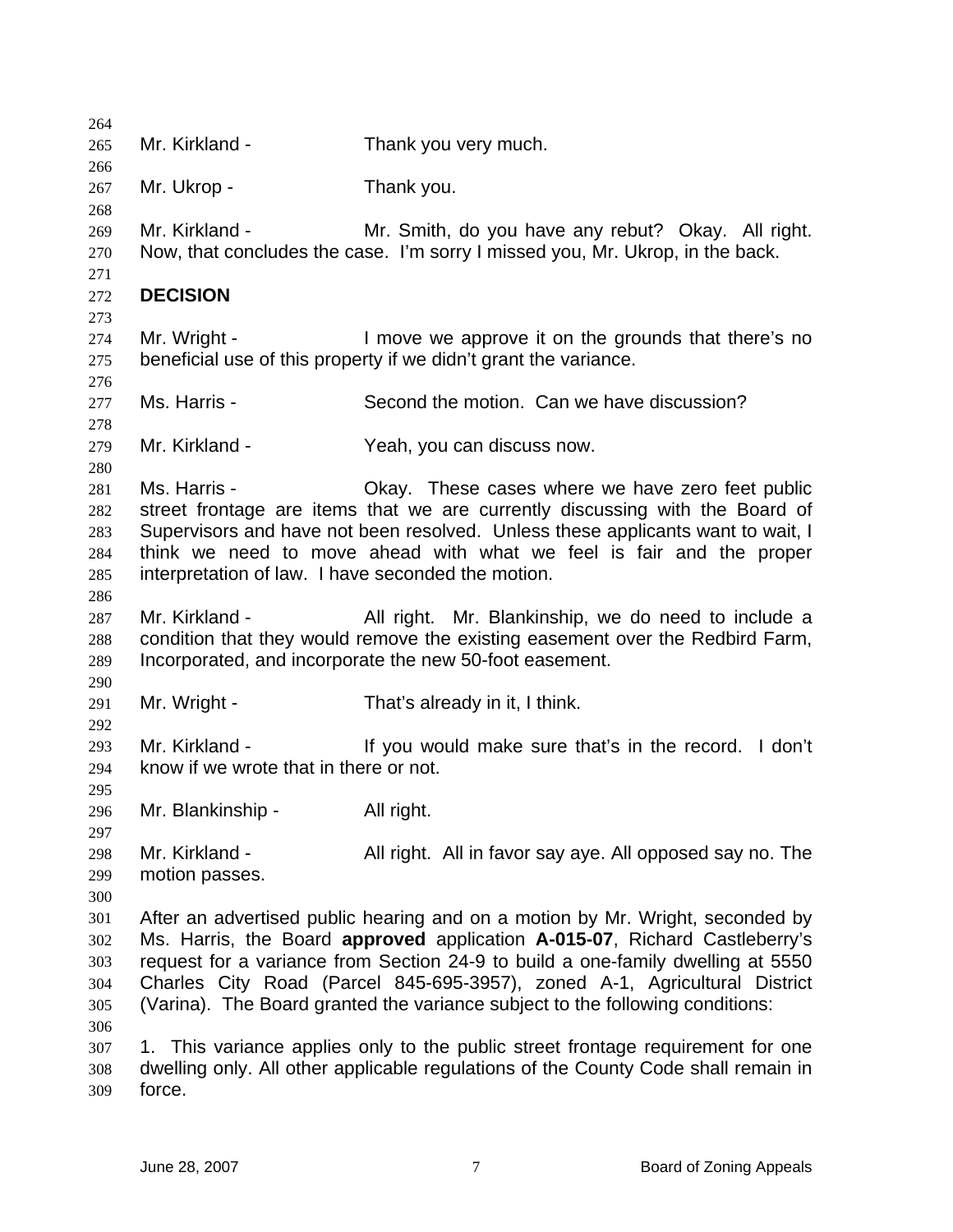| 310 |                                                                           |                                                                                    |                |
|-----|---------------------------------------------------------------------------|------------------------------------------------------------------------------------|----------------|
| 311 |                                                                           | 2. Approval of this request does not imply that a building permit will be issued.  |                |
| 312 | Building permit approval is contingent on Health Department requirements, |                                                                                    |                |
| 313 |                                                                           | including, but not limited to, soil evaluation for a septic drainfield and reserve |                |
| 314 | area, and approval of a well location.                                    |                                                                                    |                |
| 315 |                                                                           |                                                                                    |                |
| 316 | 3.                                                                        | At the time of building permit application, the applicant shall submit the         |                |
| 317 |                                                                           | necessary information to the Department of Public Works to ensure compliance       |                |
| 318 |                                                                           | with the requirements of the Chesapeake Bay Preservation Act and the code          |                |
| 319 | requirements for water quality standards.                                 |                                                                                    |                |
| 320 |                                                                           |                                                                                    |                |
| 321 |                                                                           | 4. The applicant shall present proof with the building permit application that a   |                |
| 322 | legal access to the property has been obtained.                           |                                                                                    |                |
| 323 |                                                                           |                                                                                    |                |
| 324 | 5.                                                                        | The owners of the property, and their heirs or assigns, shall accept               |                |
| 325 |                                                                           | responsibility for maintaining access to the property until such a time as the     |                |
| 326 |                                                                           | access is improved to County standards and accepted into the County road           |                |
| 327 | system for maintenance.                                                   |                                                                                    |                |
| 328 |                                                                           |                                                                                    |                |
| 329 |                                                                           | 6. At the time of building permit application, the easement across the property    |                |
| 330 | known as 5560 Charles City Road shall be vacated.                         |                                                                                    |                |
| 331 |                                                                           |                                                                                    |                |
| 332 |                                                                           |                                                                                    |                |
| 333 | Affirmative:                                                              | Harris, Kirkland, Wright                                                           | 3              |
| 334 | Negative:                                                                 |                                                                                    | 0              |
| 335 | Absent:                                                                   | Dwyer, Nunnally                                                                    | $\overline{2}$ |
| 336 |                                                                           |                                                                                    |                |
| 337 |                                                                           |                                                                                    |                |
| 338 | Mr. Kirkland -                                                            | All right, Mr. Blankinship, next case.                                             |                |
| 339 |                                                                           |                                                                                    |                |
| 340 | A-016-07                                                                  | <b>AUBREY AND LINDA GUNDERSON request a</b>                                        |                |
| 341 |                                                                           | variance from Section 24-95(j) to allow a one-family dwelling to remain at 200 N   |                |
| 342 |                                                                           | Confederate Avenue (Sandston) (Parcel 826-717-5049 (part)), zoned R-3, One-        |                |
| 343 |                                                                           | family Residence District (Varina). The minimum side yard setback is not met.      |                |
| 344 |                                                                           | The applicant has 18 feet side yard setback, where the Code requires 25 feet       |                |
| 345 |                                                                           | side yard setback. The applicant requests a variance of 7 feet side yard setback.  |                |
| 346 |                                                                           |                                                                                    |                |
| 347 | Mr. Kirkland -                                                            | Anyone else wish to speak on this case?                                            | If you         |
| 348 | would, sir, raise your right hand and be sworn in.                        |                                                                                    |                |
| 349 |                                                                           |                                                                                    |                |
| 350 | Mr. Blankinship -                                                         | Do you swear the testimony you're about to give is                                 |                |
| 351 | the truth and nothing but the truth so help you God?                      |                                                                                    |                |
| 352 |                                                                           |                                                                                    |                |
| 353 | Mr. Gunderson -                                                           | I do.                                                                              |                |
| 354 |                                                                           |                                                                                    |                |
| 355 | Mr. Kirkland -                                                            | State your name for the record, please.                                            |                |
|     |                                                                           |                                                                                    |                |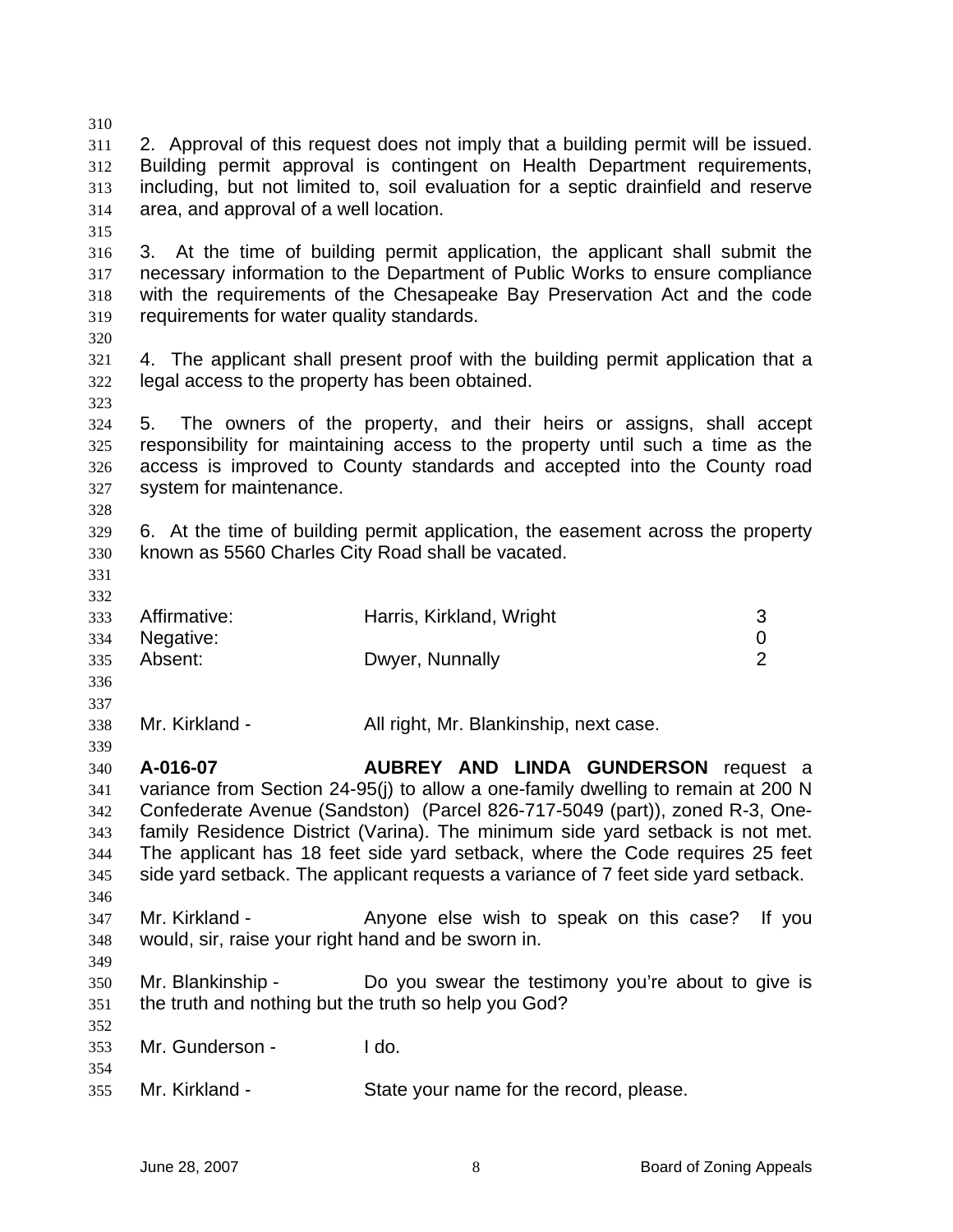| 356        |                         |                                                                                                                              |
|------------|-------------------------|------------------------------------------------------------------------------------------------------------------------------|
| 357        | Mr. Gunderson -         | Pardon?                                                                                                                      |
| 358<br>359 | Mr. Kirkland -          | State your name for the record, please.                                                                                      |
| 360        |                         |                                                                                                                              |
| 361        | Mr. Gunderson -         | Oh. Aubrey Gunderson.                                                                                                        |
| 362        |                         |                                                                                                                              |
| 363<br>364 | Mr. Kirkland -          | What do you want us to do for you today?                                                                                     |
| 365        | Mr. Gunderson -         | We have a parcel of land that was purchased and the                                                                          |
| 366        |                         | plot was submitted to Engineering and Design, which is an outside firm. They                                                 |
| 367        |                         | [unintelligible] points of the house and where everything was to go and it was                                               |
| 368        |                         | submitted to the County and approved and the house was built. On the final                                                   |
| 369<br>370 |                         | inspection, it was turned down because they said we didn't have enough<br>setback. We were not aware of any minimum setback. |
| 371        |                         |                                                                                                                              |
| 372        | Mr. Kirkland -          | Do you have a set of plans that were approved by the                                                                         |
| 373        | County with it stamped? |                                                                                                                              |
| 374        |                         |                                                                                                                              |
| 375        | Mr. Gunderson -         | No sir.                                                                                                                      |
| 376<br>377 | Mr. Blankinship -       | They're in the file.                                                                                                         |
| 378        |                         |                                                                                                                              |
| 379        | Mr. Kirkland -          | We do have a set, right?                                                                                                     |
| 380        |                         |                                                                                                                              |
| 381<br>382 | Mr. Blankinship -       | Yes sir.                                                                                                                     |
| 383        | Mr. Kirkland -          | Any questions by Board members?                                                                                              |
| 384        |                         |                                                                                                                              |
| 385        | Ms. Harris -            | What is the address of this parcel?                                                                                          |
| 386        |                         |                                                                                                                              |
| 387<br>388 | Mr. Gunderson -         | I'm hard of hearing, ma'am.                                                                                                  |
| 389        | Ms. Harris -            | What is the address of this parcel?                                                                                          |
| 390        |                         |                                                                                                                              |
| 391        | Mr. Gunderson -         | It is 200 North Confederate Avenue.                                                                                          |
| 392        | Ms. Harris -            |                                                                                                                              |
| 393<br>394 | 200?                    | You have two buildings here, two structures here on                                                                          |
| 395        |                         |                                                                                                                              |
| 396        | Mr. Gunderson -         | Yes ma'am.                                                                                                                   |
| 397        |                         |                                                                                                                              |
| 398        | Ms. Harris -            | Doesn't that make for confusion with the mail?                                                                               |
| 399<br>400 | Mr. Blankinship -       | I think we're going to renumber those.                                                                                       |
| 401        |                         |                                                                                                                              |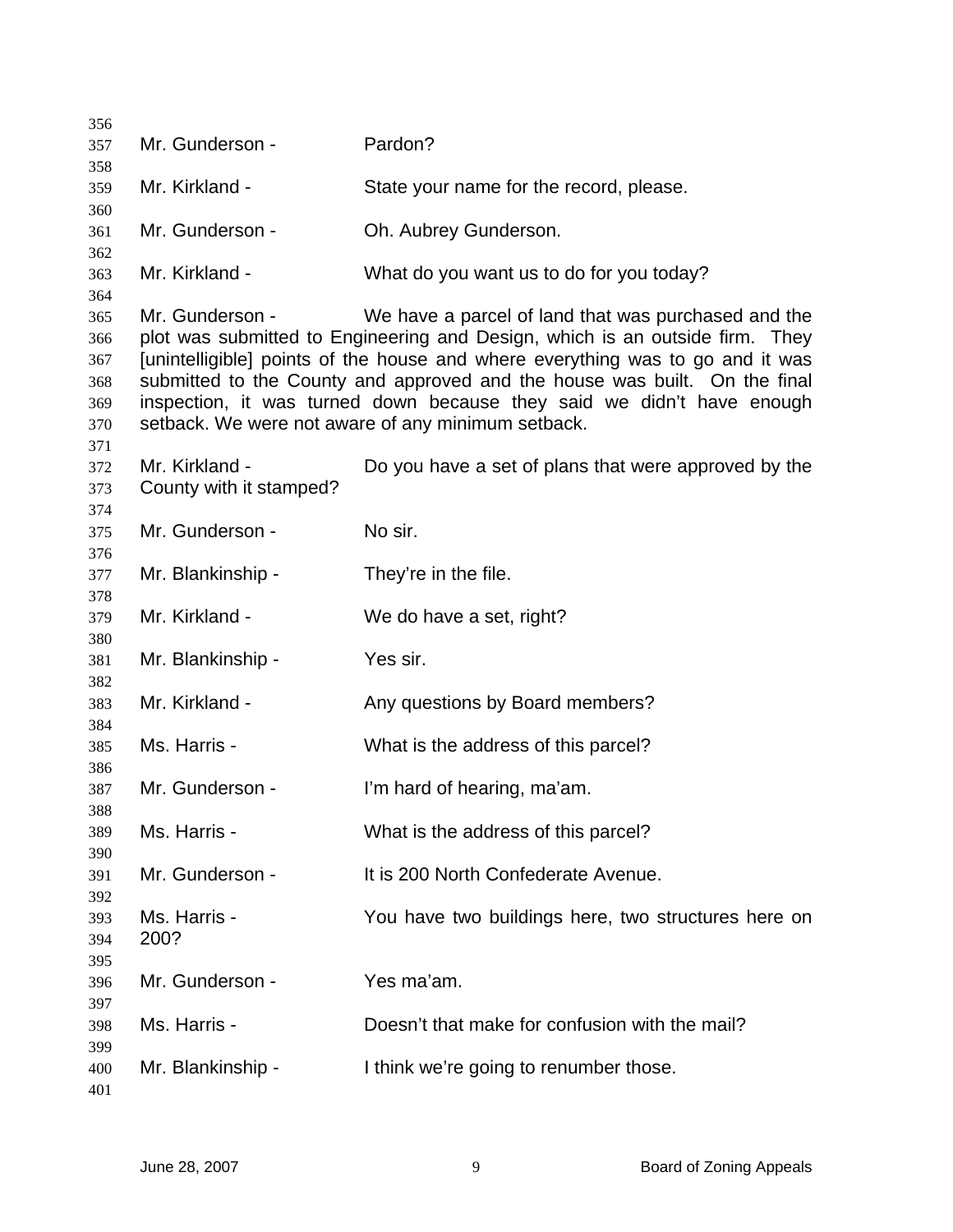Ms. Harris - Okay. Mr. Blankinship - Up until about a year or so ago, there was one dwelling on both lots and that was numbered 200. It was demolished. There has have always been two lots, but the one dwelling was built on both of them. That dwelling was demolished and two dwellings built in its place. So, they'll be 200 and 202. 202 is fine. 200 is the corner lot, and that's the one that has the additional setback that was not taken into account. Mr. Wright - There's no problem that this was approved in error by the Planning Office. Mr. Blankinship - That's correct. Mr. O'Kelly - I would add, too, that the surveyor probably submitted a plat that was in error. Mr. Blankinship - The is ultimately the owner's responsibility, but the County approved the permit. Mr. Wright - The And the house is on the lot. Mr. Gunderson - Yes sir. Mr. Wright - The only alternative would be to tear the house down, right? Mr. Blankinship - Can you show the photo, Paul? We'd have to take the right seven feet of the house off to bring it into compliance. Mr. Kirkland - Any other questions? Anyone else wish to speak on this case? That concludes the case, sir. We'll come to a decision at the end of the meeting. **DECISION**  Mr. Wright - The Move we approve it on the grounds an error was made and the house is already constructed. I think it would be detrimental and unreasonable, in view of the circumstances, to require the house to be removed. Ms. Harris - The Late Cond the motion. Mr. Kirkland - All in favor say aye. All opposed say no. The motion passes.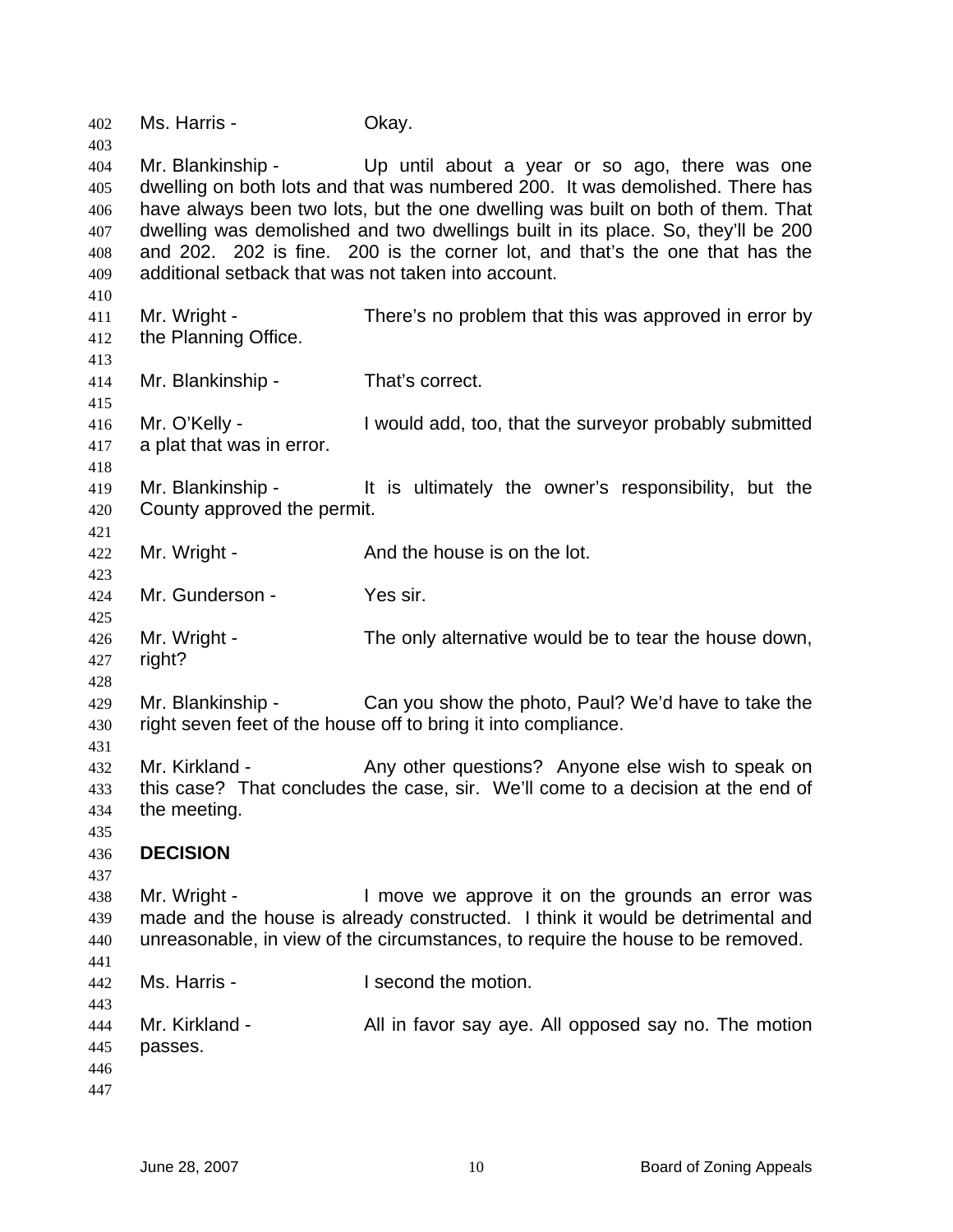After an advertised public hearing and on a motion by Mr. Wright, seconded by Ms. Harris, the Board **approved** application **A-016-07**, Linda and Aubrey Gunderson's request for a variance from Section 24-95(j) to allow a one-family dwelling to remain at 200 N Confederate Avenue (Sandston) (Parcel 826-717- 5049 (part)), zoned R-3, One-family Residence District (Varina). The Board granted the variance subject to the following conditions: 448 449 450 451 452 453

455 456 457 1. This variance applies only to the side yard setback requirement for the dwelling on the property. All other applicable regulations of the County Code shall remain in force.

458 459

454

| 460 | Affirmative:  | Harris, Kirkland, Wright |                       |
|-----|---------------|--------------------------|-----------------------|
|     | 461 Negative: |                          |                       |
| 462 | Absent:       | Dwyer, Nunnally          | $\mathbf{2}^{\prime}$ |
| 463 |               |                          |                       |

464

466

472

478

481

484

488 489 490

465 Mr. Kirkland - Next case, sir.

467 468 469 470 471 **A-017-07 JOHN W. GIBBS, JR.** requests a variance from Section 24-9 to build a one-family dwelling at 8582 Gibbs Lane (Parcel 818-681- 2912), zoned A-1, Agricultural District (Varina). The public street frontage requirement is not met. The applicant has 0 feet public street frontage, where the Code requires 50 feet public street frontage.

473 474 475 476 477 **A-018-07 JOHN W. GIBBS, JR**. requests a variance from Section 24-9 to build a one-family dwelling at 8584 Gibbs Lane (Parcel 818-681- 7630), zoned A-1, Agricultural District (Varina). The public street frontage requirement is not met. The applicant has 0 feet public street frontage, where the Code requires 50 feet public street frontage.

479 480 Mr. Kirkland - Anyone else here wish to speak on this case? If you would, sir, raise your right hand.

482 483 Mr. Blankinship - Do you swear the testimony you're about to give is the truth and nothing but the truth so help you God?

485 486 Mr. Barber - I do.

487 Mr. Kirkland - State your name for the record.

Mr. Barber - My name is Scott Barber. I'm representing the owner, Mr. John Gibbs.

491 492 Mr. Kirkland - Spell your last name, sir.

493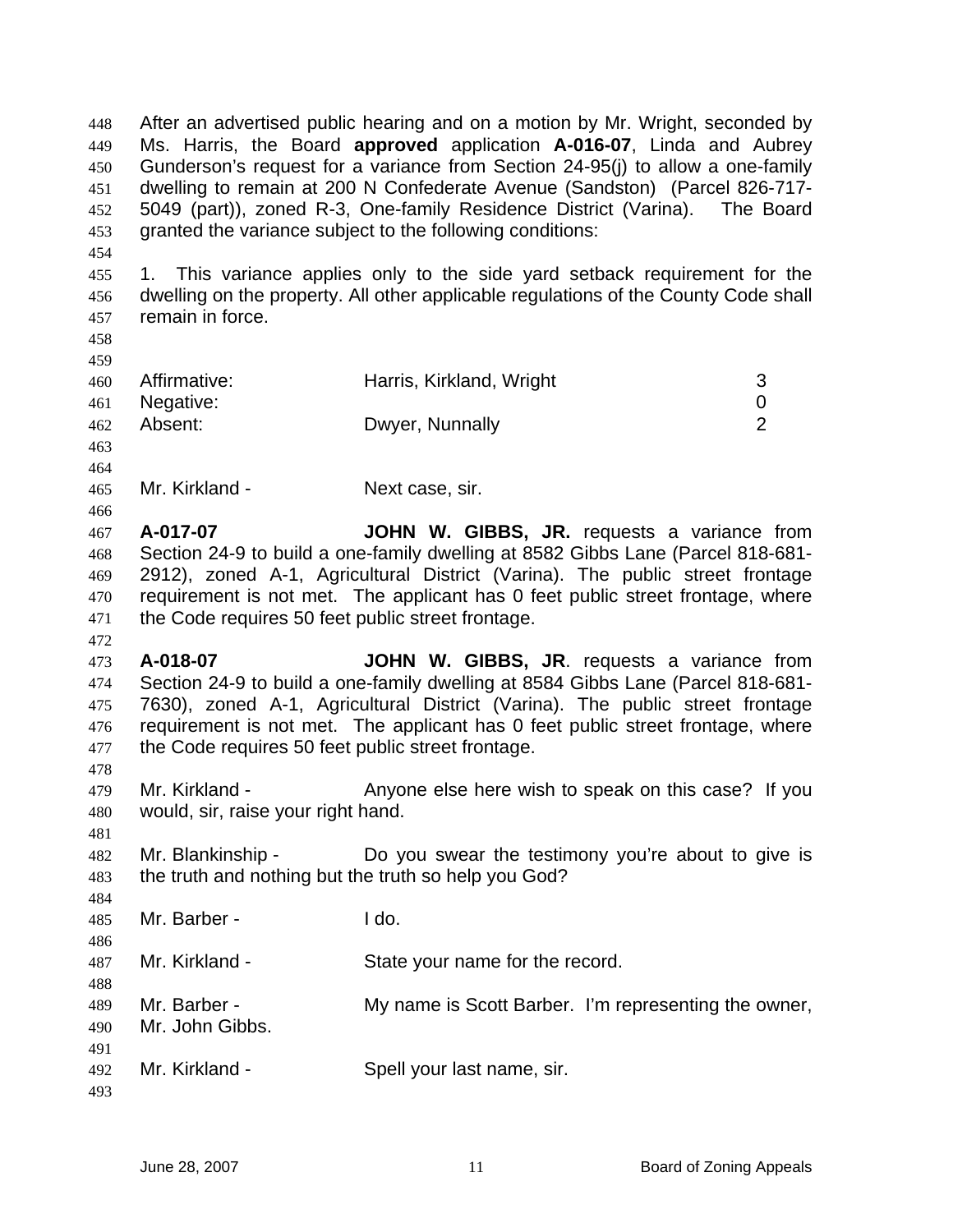| 494        | Mr. Barber -                                            | B-A-R-B-E-R.                                                                        |
|------------|---------------------------------------------------------|-------------------------------------------------------------------------------------|
| 495<br>496 | Mr. Kirkland -                                          | All right. Tell us what you want.                                                   |
| 497        |                                                         |                                                                                     |
| 498        | Mr. Barber -                                            | Generally, we agree with the recommendations made                                   |
| 499        |                                                         | by the Planning staff and the language included in their reports. We're basically   |
| 500        |                                                         | just requesting a variance for public road frontage in order to market two lots     |
| 501        |                                                         | available for single-family residential construction. As I said, we generally agree |
| 502        |                                                         | with everything that's been included with the Planning staff report. That kind of   |
| 503        |                                                         | speaks for itself and kind of makes our case. Generally, I'd like to just say, to   |
| 504        |                                                         | reiterate or underscore that the parcels have existed for quite sometime, possibly  |
| 505        |                                                         | over a hundred years. It's not like we just created these. Furthermore, to use      |
| 506        |                                                         | Planning staff's language or the State's language, there really is no reasonable    |
| 507        |                                                         | or beneficial use for the parcels without the variance. With the hope that it is    |
| 508        |                                                         | granted, we've taken the necessary steps to ensure that if they are developed,      |
| 509        |                                                         | that they're done so responsibly by means of the road maintenance agreement         |
| 510        |                                                         | and some road upgrades that we've done. That's pretty much it.                      |
| 511        |                                                         |                                                                                     |
| 512        | Mr. Wright -                                            | You've read the conditions, I take it. Does this letter                             |
| 513        | have something to do with the conditions?               |                                                                                     |
| 514        |                                                         |                                                                                     |
| 515        | Mr. Barber -                                            | I'm sorry, I'm not sure-                                                            |
| 516        |                                                         |                                                                                     |
| 517        | Mr. Blankinship -                                       | That's a different case.                                                            |
| 518        |                                                         |                                                                                     |
| 519        | Mr. Wright -                                            | That's a different case. Oh, okay. You've read the                                  |
| 520        | conditions proposed for both these cases?               |                                                                                     |
| 521        |                                                         |                                                                                     |
| 522        | Mr. Barber -                                            | I have.                                                                             |
| 523        |                                                         |                                                                                     |
| 524        | Mr. Kirkland -                                          | You're in accord with those conditions.                                             |
| 525        |                                                         |                                                                                     |
| 526        | Mr. Barber -                                            | Yes sir.                                                                            |
| 527        |                                                         |                                                                                     |
| 528        | Ms. Harris -                                            | When you were talking about the upgrades, are you                                   |
| 529        |                                                         | talking about the way you have maintained the roads?                                |
| 530        |                                                         |                                                                                     |
| 531        | Mr. Barber -                                            | Yes ma'am.                                                                          |
| 532        |                                                         |                                                                                     |
| 533        | Mr. Blankinship -                                       | Paul, would you show the condition of that road,                                    |
| 534        | please?                                                 |                                                                                     |
| 535        |                                                         |                                                                                     |
| 536        | Mr. Kirkland -                                          | Mr. Barber, how wide is that graveled area, roughly?                                |
| 537        |                                                         |                                                                                     |
| 538        | Mr. Barber -                                            | Between 12 and 14 feet. It's a variable width, but                                  |
| 539        | throughout almost the entire length, it's 14 feet wide. |                                                                                     |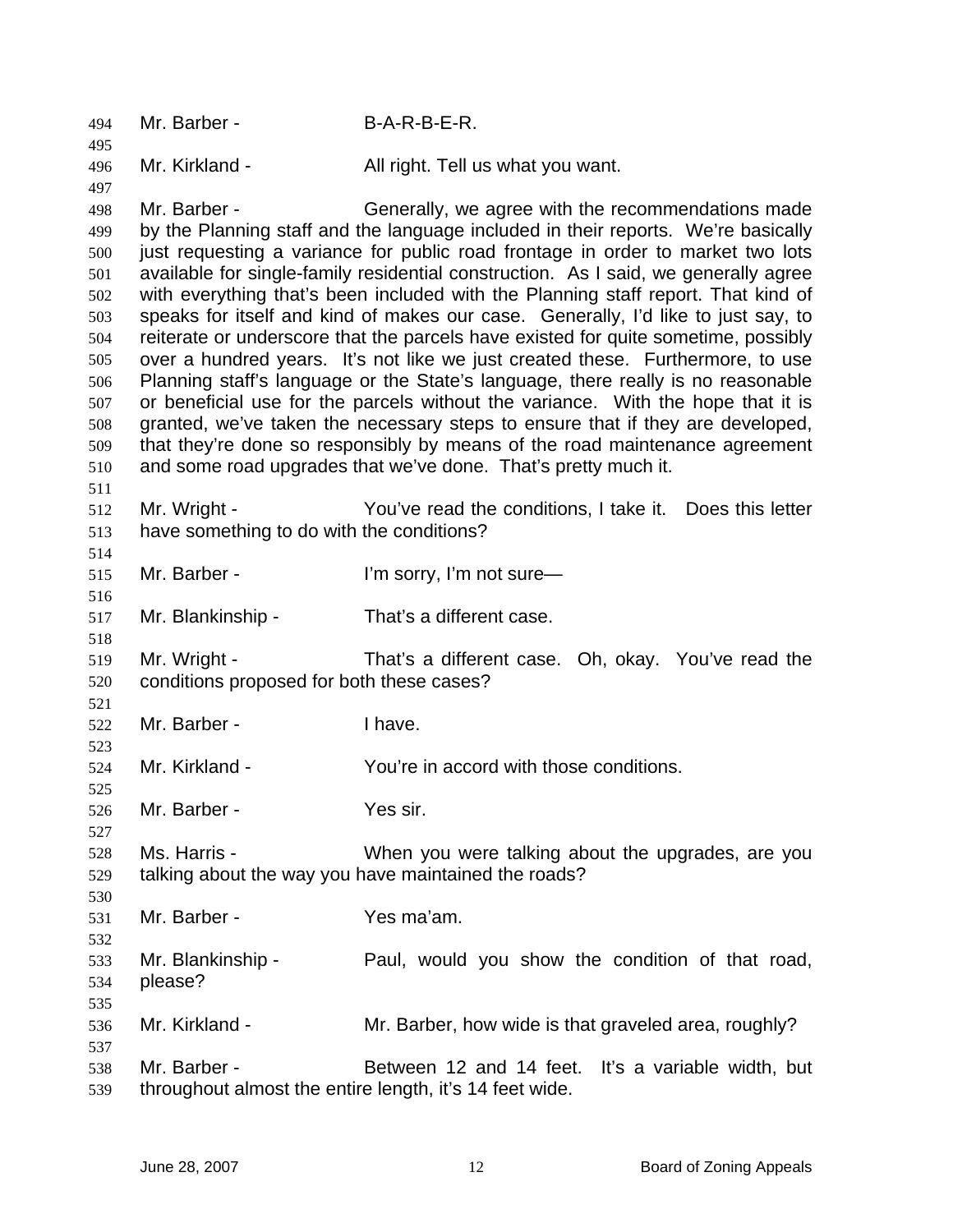Mr. Kirkland - What's the length of the road? Mr. Barber - That I'm not sure we have calculated. I'm trying to do the math in my head. Just shy of a thousand feet. Mr. Kirkland - A lot of maintenance. Mr. Barber - We've installed such a good, strong base there, in terms of gravel, that—And we've discussed this with the other homeowners, or the participants in the road maintenance agreement. We all feel that it will be relatively low in terms of cost. The quality of the road before we made these upgrades was very poor. It took a toll on vehicles. It was kind of scary to drive anything other than a four-wheel drive vehicle. Given the length and the width, yes, I can understand the concern, but it's in much, much better shape now and it will be much safer to drive on. Mr. Kirkland - What size homes are you putting on the property? Mr. Barber - We're actually not homebuilders, but given the location, these lots will probably lend themselves to 1,800 feet plus, hopefully two-story. Mr. Kirkland - **Okay.** Ms. Harris - The Has this land ever been farmed? Mr. Barber - The Actually, Planning staff's research suggests no. We're not aware of any farming history, but who can say 300- 400 years ago. Ms. Harris - The But it's been mined. Mr. Barber - **Actually, no, I don't think it has.** Mr. Blankinship - Property near this had been mined. Ms. Harris - The back. Mr. Blankinship - Immediately to the south. Mr. Barber - I don't know if you have any aerial photography at your disposal, but you can kind of get an idea of where the mining used to be. Mr. Blankinship - You can still see some of the reclamation there in the lower right corner of that photo.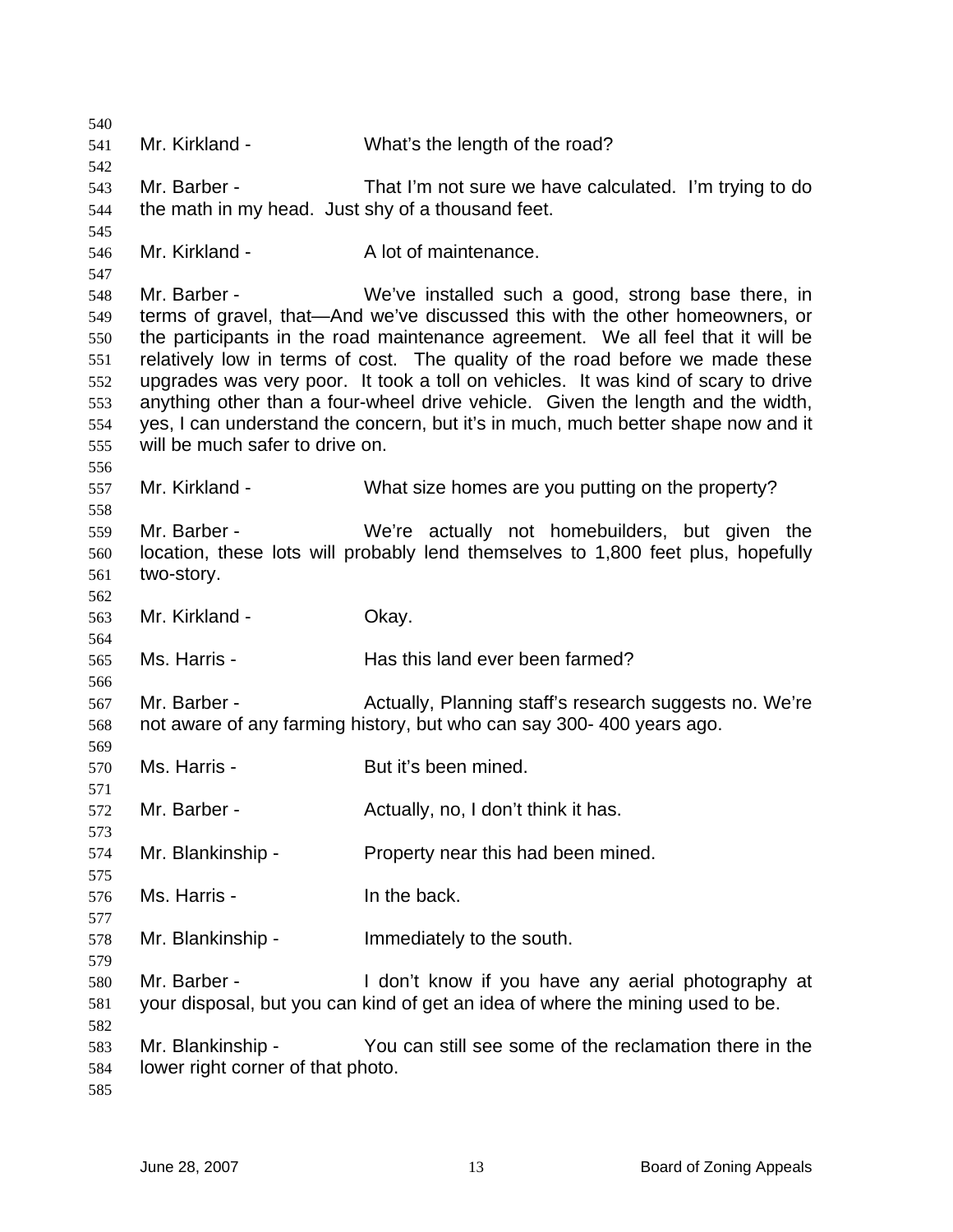586 Ms. Harris - Yes. 587 588 589 590 591 592 593 594 595 596 597 598 599 600 601 602 603 604 605 606 607 608 609 610 611 612 613 614 615 616 617 618 619 620 621 622 623 624 625 626 627 628 629 630 631 Mr. Barber - You don't get a flavor for that at all when you're actually out there on these parcels, it's so heavily wooded. The only way you could really see that is from the interstate or from aerial photography. Mr. Kirkland - Any other questions? Again, anyone wish to speak in opposition to this case? If not— Ms. Harris - How soon do you plan to improve this land? Mr. Barber - We don't really have any plans to improve. Certainly, the road upgrades improve the parcels, but in terms of clearing, I assume? Ms. Harris - No, building. Mr. Barber - The Again, we're not homebuilders. We've talked to some homebuilders who do work in this area. We haven't gotten anywhere near discussing the sale of this because we didn't want to be too presumptuous about the variance. But assuming it is granted, soon, very soon. Ms. Harris - The reason I ask is because we have many cases that come before us asking for variances from public road frontage and we're working on that. We've called it to the Board of Supervisors' attention that this is a recurring issue. Mr. Barber - Yes ma'am. Ms. Harris - Because it is recurring, we really have no jurisdiction. Mr. Barber - We actually discussed that, but it was a very short discussion in terms of the potential for upgrading it to a public road. Given the location, the financial feasibility of doing so, and really the lots, the parcels the road would serve—We concluded it wasn't reasonable. But I appreciate that concern. Mr. O'Kelly - The Mr. Blankinship, is there any time limit on this variance? Mr. Blankinship - The If it is approved and no action is taken for two years, it will expire. You will have two years, or your buyer will have two years to get all of the permits necessary for construction. Mr. Barber - We would hope to have it done within a month or two. Mr. Blankinship - Just wanted you to be aware of that.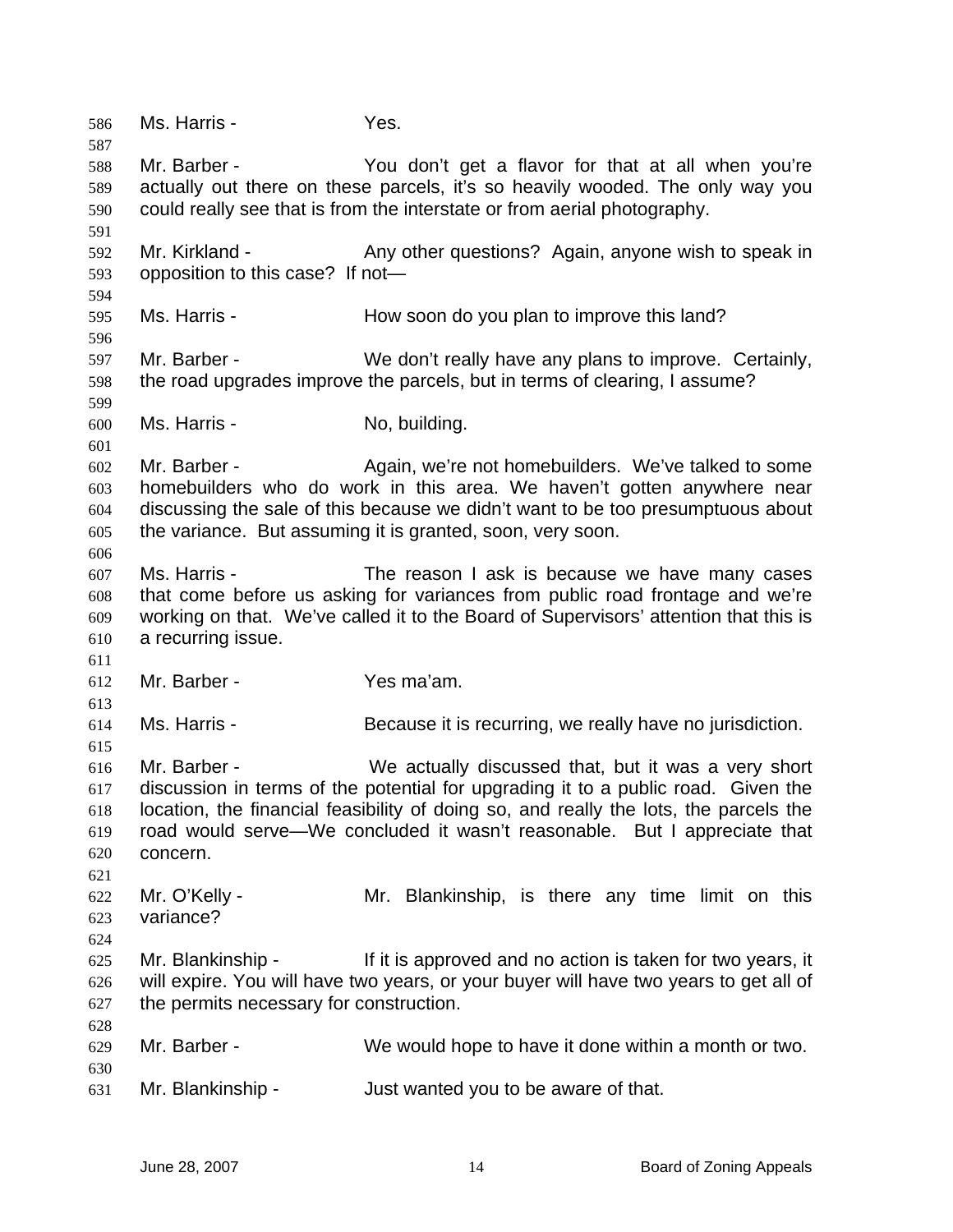632 633 634 635 636 637 638 639 640 641 642 643 644 645 646 647 648 649 650 651 652 653 654 655 656 657 658 659 660 661 662 663 664 665 666 667 668 669 670 671 672 673 674 675 676 677 Mr. Barber - Thank you. Mr. Kirkland - The Any other comments by Board members? By staff? That concludes the case. Thank you sir. Mr. Barber - Both cases? Mr. Blankinship - Yes. Mr. Kirkland - Yes sir. Mr. Barber - Thank you. Mr. Kirkland - Although we heard these two cases together, we'll take them one at a time. A-017-07. **DECISION**  Mr. Wright - The Move we approve it on the grounds that there is no beneficial use of the property other than granting the variance for this particular use. Ms. Harris - I second the motion. I know that we do have sentiments on the Board that we should not approve cases such as this, but I do feel that we must be fair-minded. If a developer were to purchase these parcels, they could very easily access a public road, but we should not discriminate against individual landowners. I do second the motion. Mr. Kirkland - **All in favor say aye.** All opposed say no. The motion passes. After an advertised public hearing and on a motion by Mr. Wright, seconded by Ms. Harris, the Board **approved** application, **A-017-07,** John W. Gibbs, Jr.'s request for a variance from Section 24-9 to build a one-family dwelling at 8582 Gibbs Lane (Parcel 818-681-2912), zoned A-1, Agricultural District (Varina). The Board granted the variance subject to the following conditions: 1. This variance applies only to the public street frontage requirement for one dwelling only. All other applicable regulations of the County Code shall remain in force. 2. Approval of this request does not imply that a building permit will be issued. Building permit approval is contingent on Health Department requirements, including, but not limited to, soil evaluation for a septic drainfield and reserve area, and approval of a well location.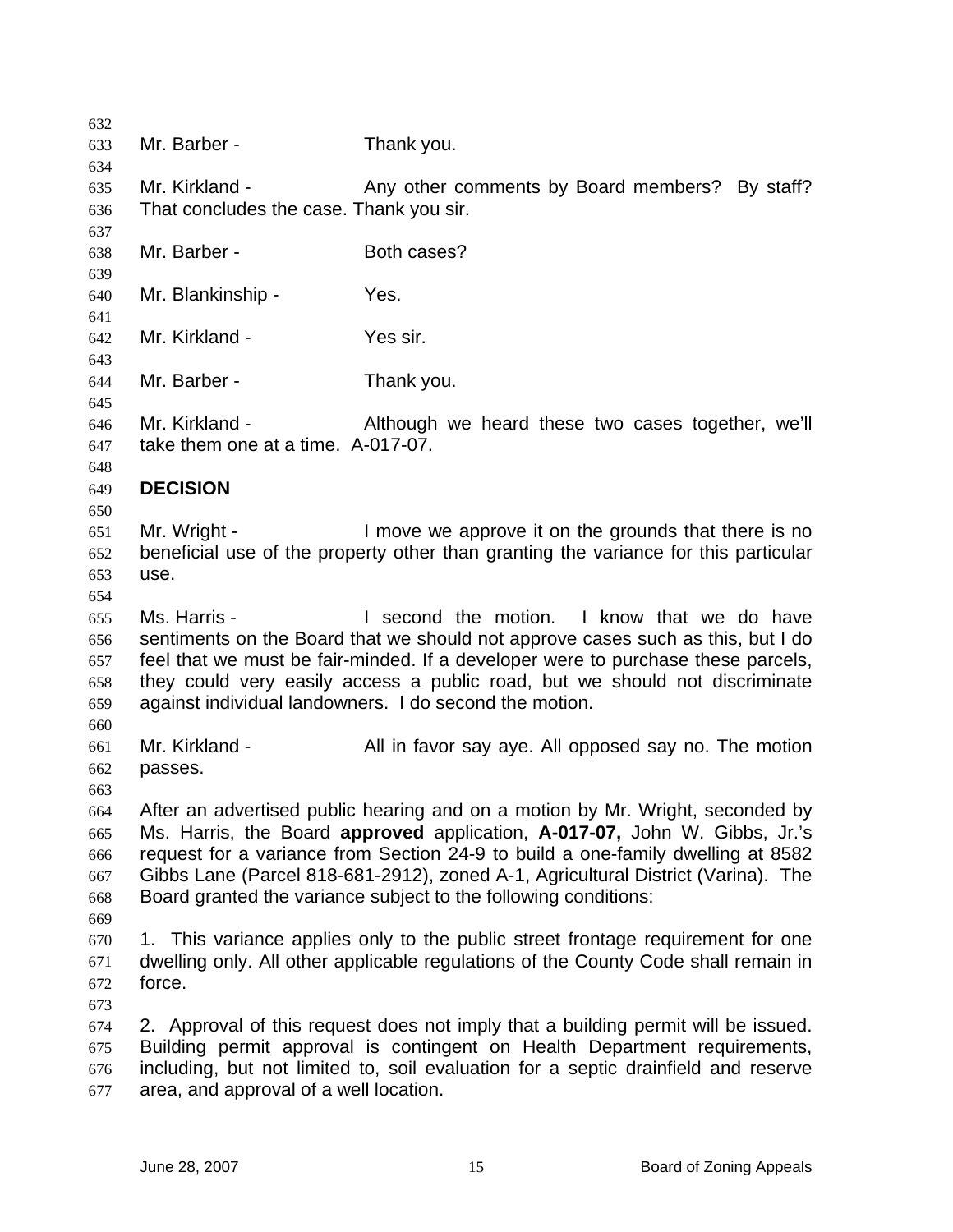679 680 681 682 683 684 685 686 687 688 689 3. At the time of building permit application, the applicant shall submit the necessary information to the Department of Public Works to ensure compliance with the requirements of the Chesapeake Bay Preservation Act and the code requirements for water quality standards. 4. The applicant shall present proof with the building permit application that a legal access to the property has been obtained. 5. The owners of the property, and their heirs or assigns, shall accept responsibility for maintaining access to the property until such a time as the access is improved to County standards and accepted into the County road

690 691 system for maintenance

678

692 693 694 695 696 Affirmative: **Harris, Kirkland, Wright** 3 Negative: 0 Absent: Dwyer, Nunnally 2

698 Mr. Kirkland - Next case, companion case A-018-07.

700 **DECISION** 

701

697

699

702 703 Mr. Wright - I move we approve it on the same grounds that there's no beneficial use of the property other than granting the variance.

704 705 706 Ms. Harris - Second the motion for the same reason that I expressed before.

707 708 709 Mr. Kirkland - All in favor say aye. All opposed say no. The motion passes.

710

711 712 713 714 715 After an advertised public hearing and on a motion by Mr. Wright, seconded by Ms. Harris, the Board **approved** application **A-018-07**, John W. Gibb, Jr.'s request for a variance from Section 24-9 to build a one-family dwelling at 8584 Gibbs Lane (Parcel 818-681-7630), zoned A-1, Agricultural District (Varina). The Board granted the variance subject to the following conditions:

716

717 718 719 1. This variance applies only to the public street frontage requirement for one dwelling only. All other applicable regulations of the County Code shall remain in force.

720

721 722 2. Approval of this request does not imply that a building permit will be issued. Building permit approval is contingent on Health Department requirements,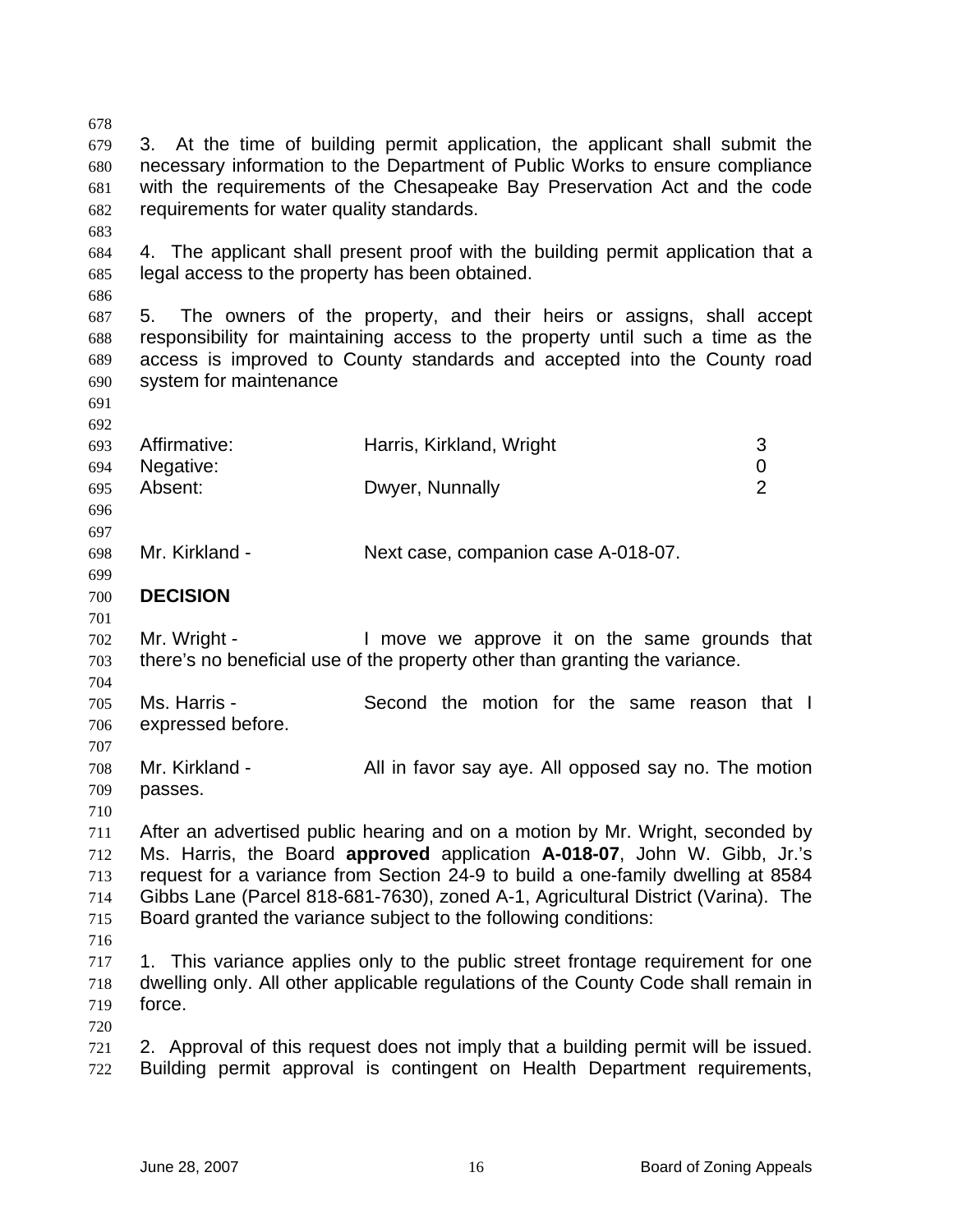including, but not limited to, soil evaluation for a septic drainfield and reserve area, and approval of a well location. 723 724

726 727 728 729 3. At the time of building permit application, the applicant shall submit the necessary information to the Department of Public Works to ensure compliance with the requirements of the Chesapeake Bay Preservation Act and the code requirements for water quality standards.

731 732 4. The applicant shall present proof with the building permit application that a legal access to the property has been obtained.

733

730

725

734 735 736 737 5. The owners of the property, and their heirs or assigns, shall accept responsibility for maintaining access to the property until such a time as the access is improved to County standards and accepted into the County road system for maintenance.

738 739

746

| 740 | Affirmative: | Harris, Kirkland, Wright | 3             |
|-----|--------------|--------------------------|---------------|
| 741 | Negative:    |                          | 0             |
| 742 | Absent:      | Dwyer, Nunnally          | $\mathcal{P}$ |
| 743 |              |                          |               |
| 744 |              |                          |               |

745 Mr. Kirkland - Next one, sir.

747 748 749 750 751 752 753 **A-019-07 G. WAYNE AND KAREN C. MATTHEWS** request a variance from Section 24-9 to build a one-family dwelling at 11409 Old Washington Highway (Parcel 772-774-3512 (part)), zoned A-1, Agricultural District (Brookland). The public street frontage requirement is not met. The applicant proposes 0 feet public street frontage, where the Code requires 50 feet public street frontage.

- 754 755 756 757 758 759 760 **A-020-07 G. WAYNE AND KAREN C. MATTHEWS** request a variance from Section 24-9 to build a one-family dwelling at 11415 Old Washington Highway (Parcel 772-774-3512 (part)), zoned A-1, Agricultural District (Brookland). The public street frontage requirement is not met. The applicant proposes 0 feet public street frontage, where the Code requires 50 feet public street frontage.
- 761 Mr. Kirkland - Anyone else wish to speak in opposition to this case?
- 763 [Off mike] - The opposition, no.
- 765 Mr. Kirkland - Speak at all.
- 766 767 [Off mike] - Yes.
- 768

762

764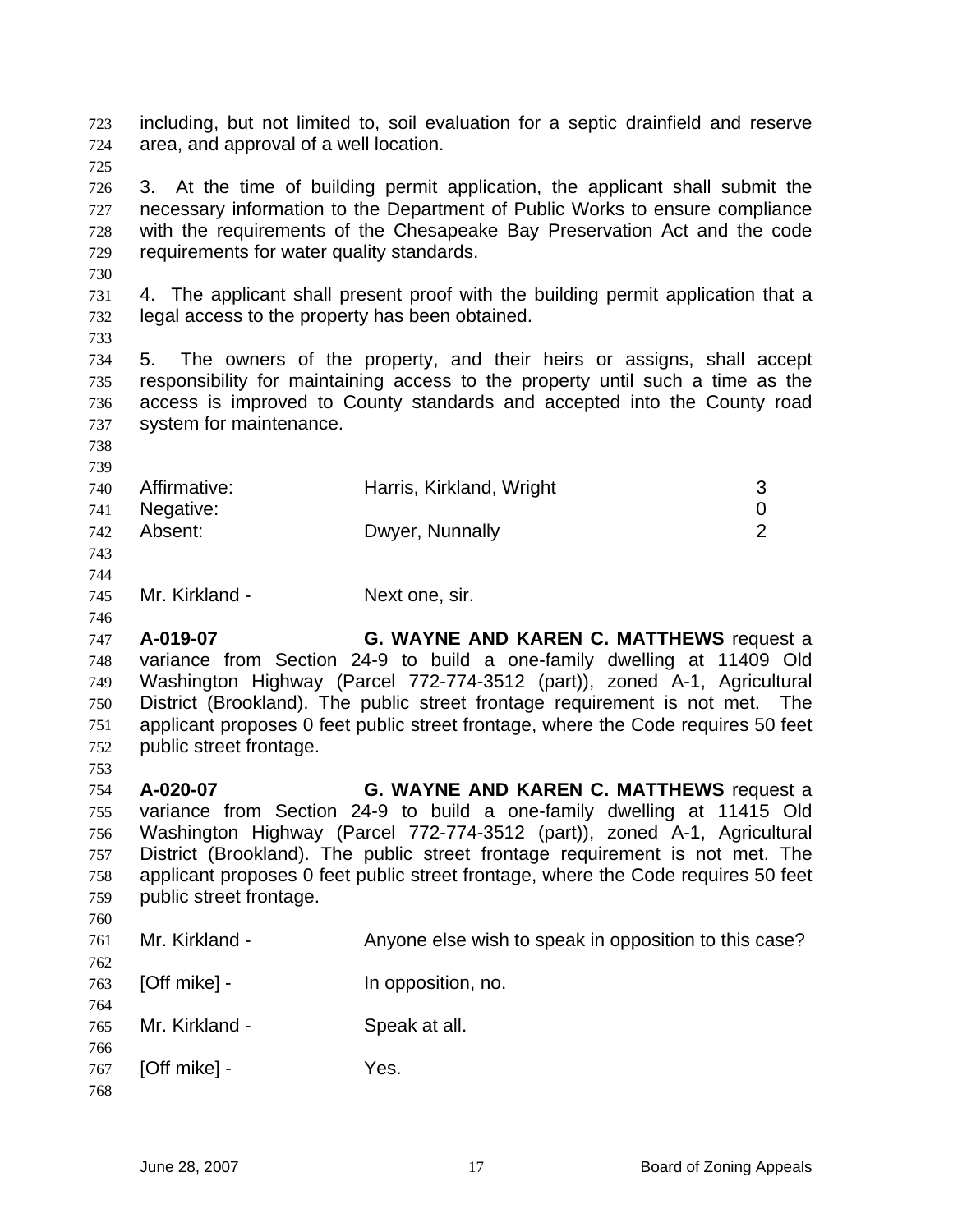Mr. Kirkland - I'm sorry. Would you raise your right hand and be sworn in? 769 770 771 772 773 774 775 776 777 778 779 780 781 782 783 784 785 786 787 788 789 790 791 792 793 794 795 796 797 798 799 800 801 802 803 804 805 806 807 808 809 810 811 812 813 814 Mr. Blankinship - Do you swear the testimony you're about to give is the truth and nothing but the truth so help you God? Mr. Kirkland - Would you state your name for the record, sir. Mr. Matthews - Wayne Matthews. Ms. Matthews - Karen Matthews. Mr. Kirkland - Before we start, we have a letter here we received from someone. I'd like you to see a copy of it. Okay. What do you want us to do for you today? Mr. Matthews - We'd like to have a variance. Mr. Blankinship - Could you get a little closer to the microphone? Mr. Matthews - I'm sorry. We'd like to have a variance approved today for a family subdivision. I'd like to grant an acre for my daughter and an acre for my son behind us. We started this process back in 2000, 2002, excuse me, with looking at and talking to the County about the possibilities and so on and so forth. We looked at the property behind us to purchase, and that's through a flood zone, which would be quite extensive and expensive to take on a project like that. So, our proposal is to take and come off of our property, come down our drive, and come down the side of the property line to put the two homes in. This, of course, is for our family. I don't have any desire to sell the three pieces. This would be just for us. Ms. Harris - The land that's here now, how is it being used? Has it been farmed at all? Mr. Matthews - The Ma'am, the land was being farmed prior to my purchasing the property. We built on, if you will, the front two acres. I have a small garden, but not as far as a full-fledged agricultural farm. No ma'am. Mr. Wright - So, the property that you own, what is it, the 4.406 acres, has not been farmed? Mr. Matthews - No sir. Not since I have owned it. Mr. Blankinship - Which has been 20 years? Mr. Matthews - Approximately 20 years, yes sir.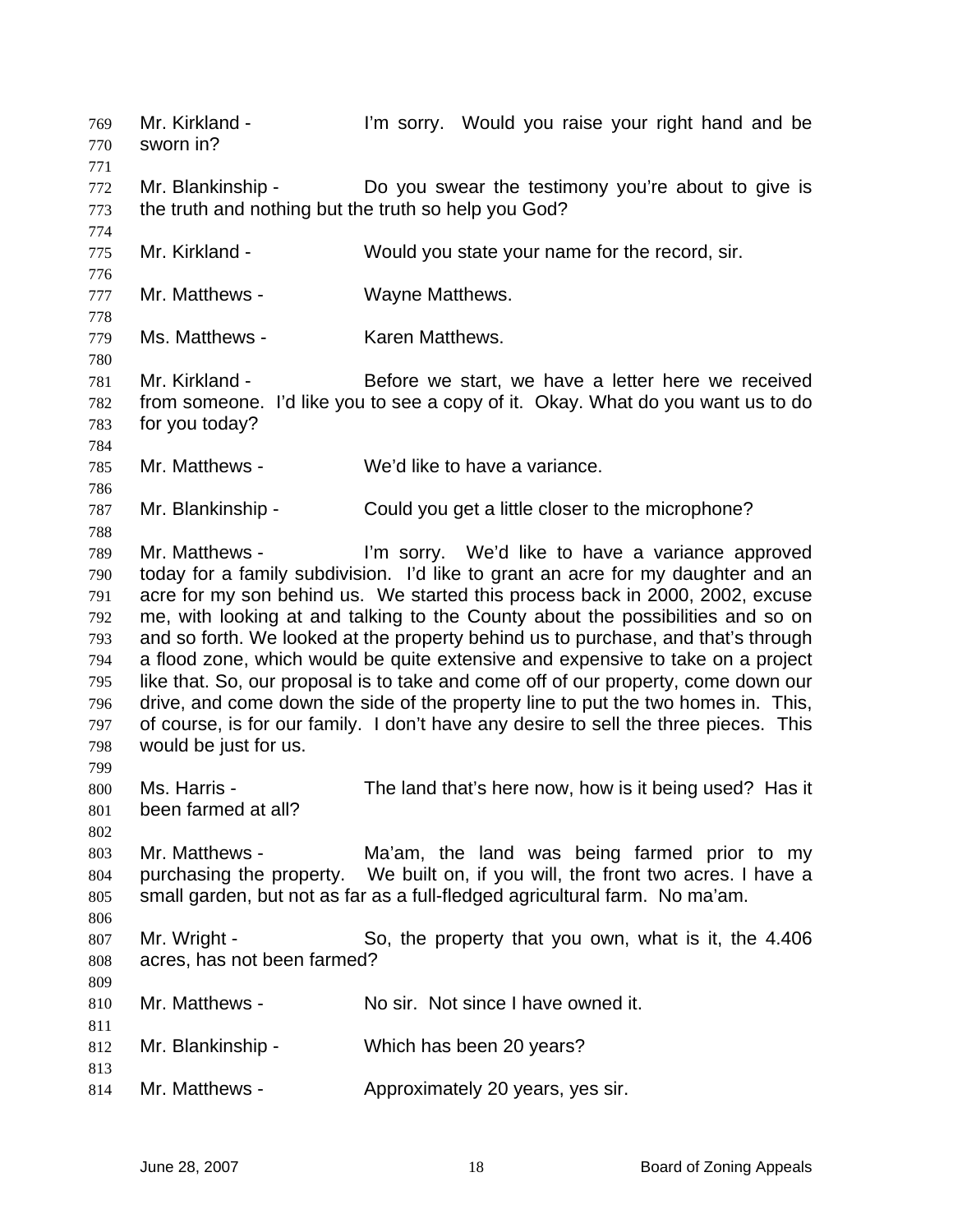Mr. Kirkland - Would there be any reasonable expectation that you could farm it? Mr. Matthews - I don't think so, sir. Mr. Wright - Your house is on the first front portion of the acreage. Mr. Matthews - Yes sir, that's correct. Mr. Wright - What are the sizes of these two lots? Do we have it on this plat? Mr. Matthews - An acre on each one of them. Mr. Wright - There will be an acre? Mr. Matthews - Yes sir. Mr. Wright - Chay. Mr. Blankinship - You may have noticed in the staff report that there will be a need to redesign those lots somewhat. The requirement is that they be one acre outside of the floodplain. At least the rear lot is going to have some floodplain on it. Mr. Matthews - We are in complete agreement with that. Mr. Blankinship - There will have to be some adjustments to what is in front of you. Mr. Kirkland - Check the second lot, you can get an acre out of the floodplain. Mr. Matthews - Yes sir. The second lot is not affected at all. Mr. Kirkland - **I** meant the second new lot. Mr. Matthews - Ch, I'm sorry. Mr. Kirkland - So, the second new lot? Mr. Matthews - Yes sir. Mr. Kirkland - You own all the way to the—How far back does your property really go? Is that the dead end of it?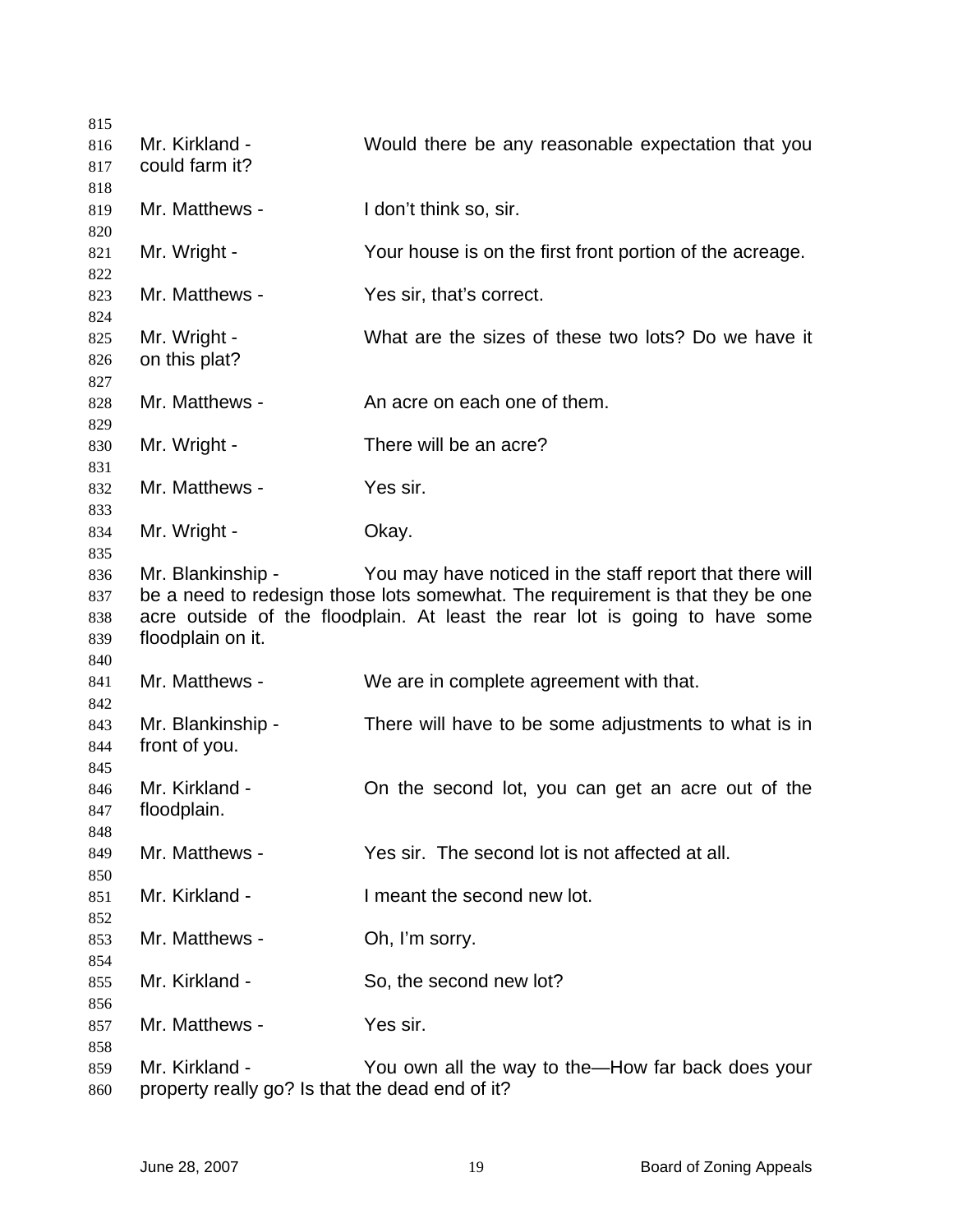| 861<br>862<br>863        | Mr. Matthews -<br>property line, sir.                                    | The little corner, the very point is the end of my                                                                                            |
|--------------------------|--------------------------------------------------------------------------|-----------------------------------------------------------------------------------------------------------------------------------------------|
| 864<br>865               | Mr. Kirkland -                                                           | Okay.                                                                                                                                         |
| 866<br>867<br>868        | Mr. Blankinship -                                                        | Go to the aerial, please? Can you zoom it out?                                                                                                |
| 869<br>870<br>871<br>872 | Mr. Kirkland -<br>last lot?                                              | I was wondering what the other lot line was. What is<br>that little strip of land, Mr. Blankinship, between those two lots going back to that |
| 873<br>874               | Mr. Wright -                                                             | Where?                                                                                                                                        |
| 875<br>876<br>877        | Mr. Kirkland -<br>back, coming off of Greenwood Road.                    | It looks like a little narrow maybe 50-foot strip going                                                                                       |
| 878<br>879<br>880        | Mr. Matthews -<br>owns.                                                  | I believe, sir, that is the property that Mr. Trexler                                                                                         |
| 881<br>882               | Mr. Blankinship -                                                        | That's correct.                                                                                                                               |
| 883<br>884<br>885        | Mr. Kirkland -<br>property?                                              | What does that say, 60? Is that a house on that                                                                                               |
| 886<br>887               | Mr. Matthews -<br>there.                                                 | No, it's all wooded. It's all floodplain back through                                                                                         |
| 888<br>889<br>890        | Mr. Kirkland -                                                           | Okay.                                                                                                                                         |
| 891<br>892<br>893        | Mr. Matthews -<br>the floodplain. Everything else is excluded from that. | In fact, the very tip of my property is what is actually in                                                                                   |
| 894<br>895               | Mr. Kirkland -                                                           | Okay.                                                                                                                                         |
| 896<br>897<br>898        | Ms. Harris -<br>is their property?                                       | Are you familiar with John and Donna Oliver? Where                                                                                            |
| 899<br>900<br>901        | Mr. Matthews -<br>looking at this way, the lower property.               | Their property is right next to ours to the—If you're                                                                                         |
| 902<br>903               | Mr. Blankinship -                                                        | The south of you?                                                                                                                             |
| 904<br>905               | Mr. Matthews -                                                           | Yes.                                                                                                                                          |
| 906                      | Ms. Harris -                                                             | Where is the kennel that the letter references?                                                                                               |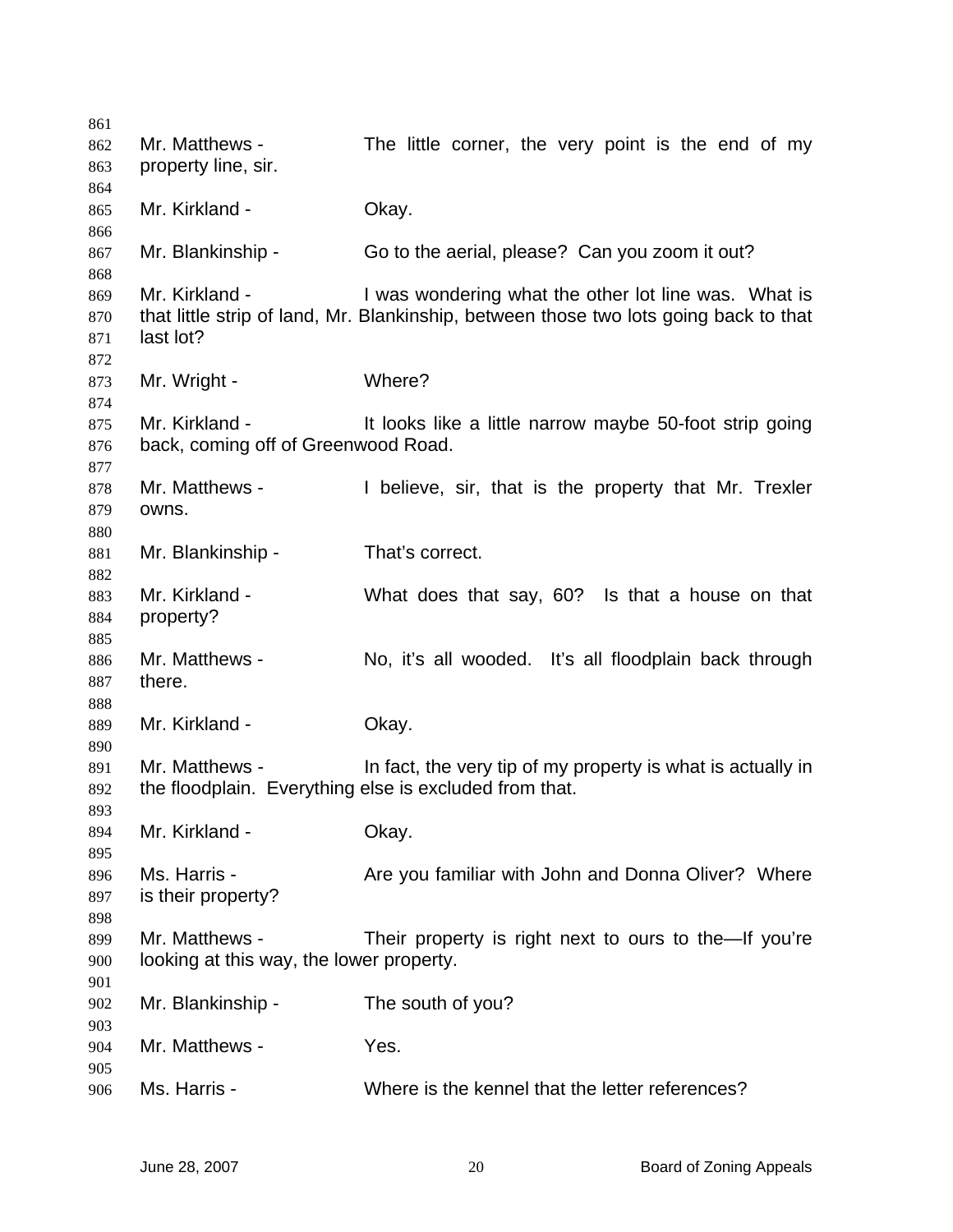907 908 909 910 911 912 913 914 915 916 917 918 919 920 921 922 923 924 925 926 927 928 929 930 931 932 933 934 935 936 937 938 939 940 941 942 943 944 945 946 947 948 949 950 951 952 Mr. Matthews - Who is operating the hand? Come down, if you will. Yeah, about right there. Mr. Blankinship - If you zoom a bit there, Paul, you'll bet able to see it. Mr. Wright - How long have they been there? Mr. Matthews - The Actually, I helped him a couple of years ago. His kennel license expired and I got it approved. He is in a hunt club. We've not had any problems with the kennel. I explained to him that I explained to the kids that when the houses were built, what they get is what they get. The dogs are there and we don't have any intentions on requesting that the variance or the kennel license be removed. Ms. Harris - The access to these two new lots that you propose will be close to the kennel or will it be on the other side of your property? Mr. Matthews - It will be on the other side, ma'am. The asphalt drive that you see—yes ma'am—we'll take and come straight on back to the other two pieces of property. Ms. Harris - **How do you address his concern that this will create a** noise problem or be annoying for the neighbors if they have additional residents of additional houses in this area? Mr. Matthews - I'm sorry, ma'am? Ms. Harris - How do you address his concerns? He's concerned that you will have problems with the dogs or neighbors complaining about more noises from the dogs. Mr. Matthews - Well, two things will probably occur. In the future, I think my kids will probably put a fence up. We grew up there and the Oliver's have grown up there, too. We don't have a problem with the dogs now and the children understand that the dogs are there. If they build on the property, that they get part of the dogs. Not trying to give you a blatant answer, but they are aware that the dogs are there and have no reason after they build to try to start complaining that the dogs are barking. Ms. Harris - What kind of dogs are they? Mr. Matthews - They're hunting dogs. Beagles, mostly. Mr. Kirkland - Have you read all the conditions?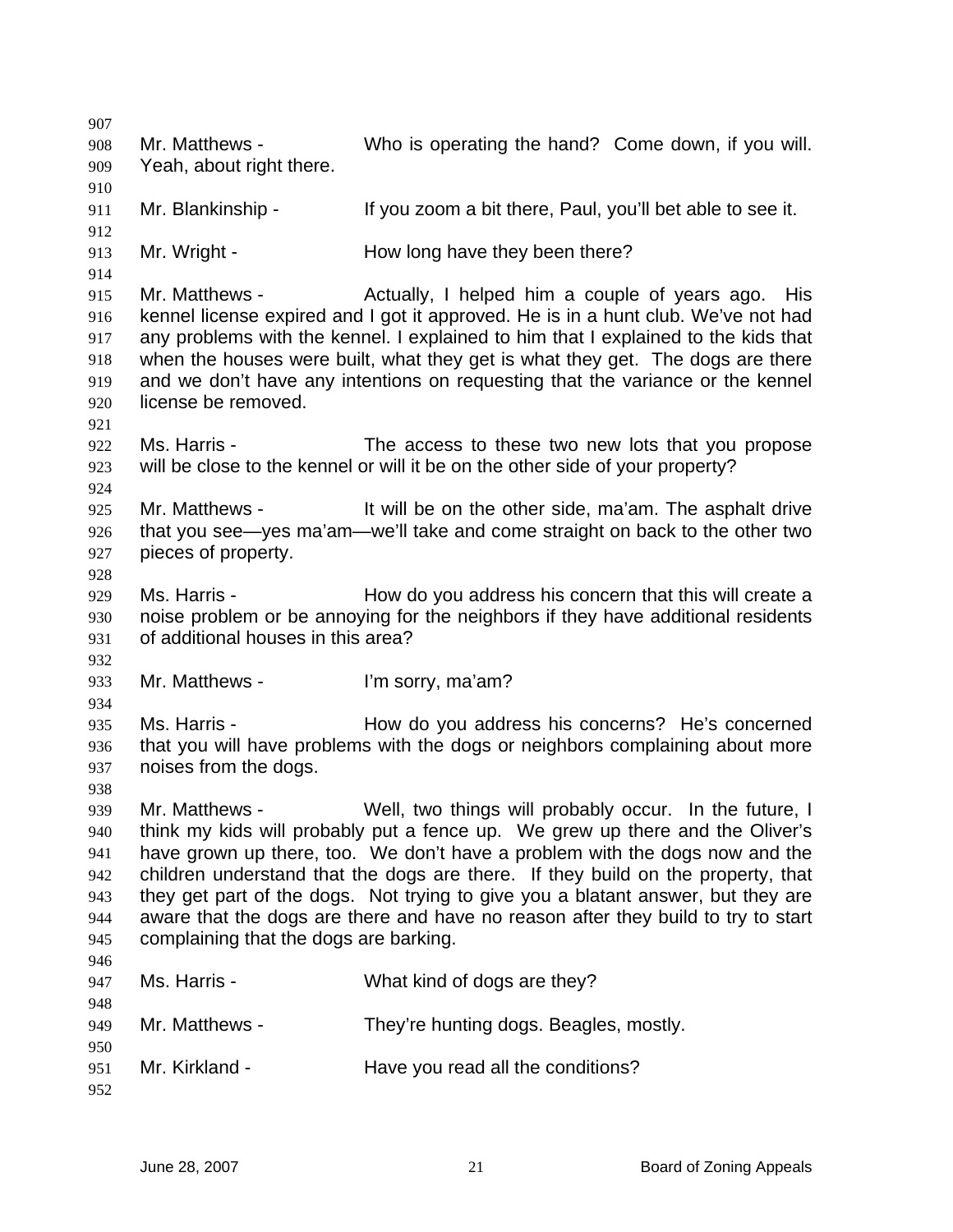| 953<br>954 | Mr. Matthews -                             | Yes sir.                                                                              |
|------------|--------------------------------------------|---------------------------------------------------------------------------------------|
| 955        | Mr. Kirkland -                             | Do you have any problem with any of them?                                             |
| 956        |                                            |                                                                                       |
| 957<br>958 | Mr. Matthews -                             | No sir, we do not.                                                                    |
| 959        | Mr. Kirkland -                             | Any other questions from Board members? All right,                                    |
| 960        | sir. I think someone else wanted to speak. |                                                                                       |
| 961        |                                            |                                                                                       |
| 962        | Mr. Hickman -                              | Good morning. My name is Michael Hickman. I own                                       |
| 963        |                                            | the property north of the Matthews and I just want to state that I'm in favor of this |
| 964        | proposal.                                  |                                                                                       |
| 965        |                                            |                                                                                       |
| 966        | Mr. Kirkland -                             | What is your address, sir?                                                            |
| 967        | Mr. Hickman -                              | 11455 Old Washington Highway.                                                         |
| 968<br>969 |                                            |                                                                                       |
| 970        | Mr. Kirkland -                             | Thank you.                                                                            |
| 971        |                                            |                                                                                       |
| 972        | Mr. Blankinship -                          | Thank you for coming down, sir.                                                       |
| 973        |                                            |                                                                                       |
| 974        | Mr. Kirkland -                             | Anyone else wish to speak? Good enough. That                                          |
| 975        |                                            | concludes the case. Thank you ma'am. Thank you sir. Again, two companions.            |
| 976        | We'll hear them one at a time. A-019-07.   |                                                                                       |
| 977        |                                            |                                                                                       |
| 978        | <b>DECISION</b>                            |                                                                                       |
| 979        |                                            |                                                                                       |
| 980        | Mr. Wright -                               | I move we approve A-019-07 on the same grounds                                        |
| 981        |                                            | that there's no beneficial use of the property shown; therefore, the property could   |
| 982        |                                            | not have any beneficial use without granting the variance.                            |
| 983        |                                            |                                                                                       |
| 984        | Mr. Kirkland -                             | I'll second the motion. Any discussion?                                               |
| 985        |                                            |                                                                                       |
| 986        |                                            |                                                                                       |
| 987        | Ms. Harris -                               | Did you want to state the reason?                                                     |
|            |                                            |                                                                                       |
| 988        | Mr. Kirkland -                             | He did.                                                                               |
| 989        |                                            |                                                                                       |
| 990        | Mr. Wright -                               | I did.                                                                                |
| 991        |                                            |                                                                                       |
| 992        | Mr. Kirkland -                             | I was the second, he was first.                                                       |
| 993        |                                            |                                                                                       |
| 994        | Ms. Harris -                               | So you didn't have to give the reason.                                                |
| 995        | Mr. Kirkland -                             |                                                                                       |
| 996<br>997 |                                            | Not for the second, no.                                                               |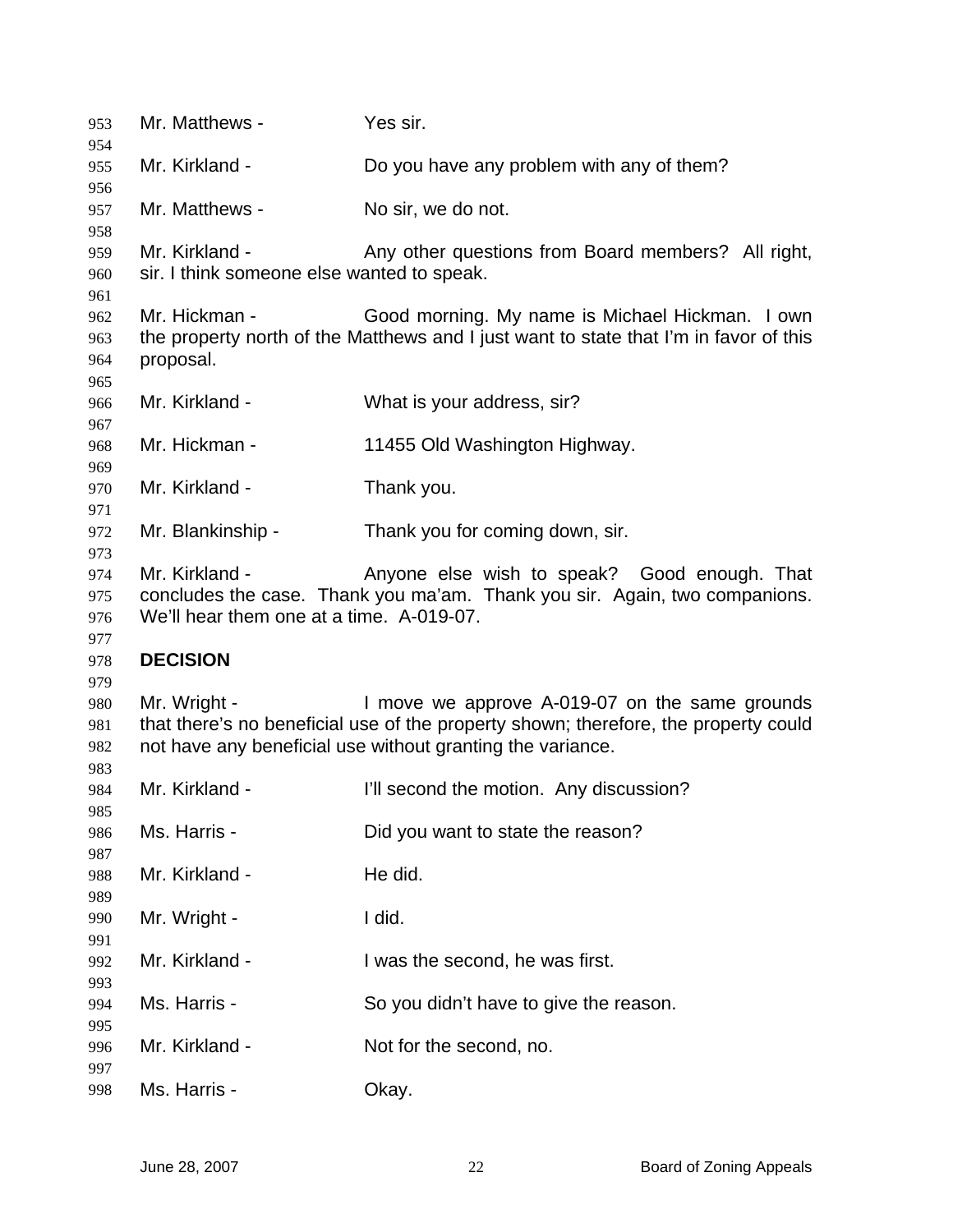| 999          |                                                 |                                                                                                                                                               |
|--------------|-------------------------------------------------|---------------------------------------------------------------------------------------------------------------------------------------------------------------|
| 1000         | Mr. Kirkland -                                  | Any discussion?                                                                                                                                               |
| 1001         |                                                 |                                                                                                                                                               |
| 1002         | Ms. Harris -                                    | No.                                                                                                                                                           |
| 1003<br>1004 | Mr. Kirkland -                                  | All in favor say aye. All opposed say no. The motion                                                                                                          |
| 1005         | passes.                                         |                                                                                                                                                               |
| 1006         |                                                 |                                                                                                                                                               |
| 1007<br>1008 |                                                 | After an advertised public hearing and on a motion by Mr. Wright, seconded by<br>Mr. Kirkland, the Board approved application A-019-07, G. Wayne and Karen C. |
| 1009<br>1010 |                                                 | Matthews' request for a variance from Section 24-9 to build a one-family dwelling<br>at 11409 Old Washington Highway (Parcel 772-774-3512 (part)), zoned A-1, |
| 1011         |                                                 | Agricultural District (Brookland). The Board granted the variance subject to the                                                                              |
| 1012         | following conditions:                           |                                                                                                                                                               |
| 1013         |                                                 |                                                                                                                                                               |
| 1014         |                                                 | 1. This variance applies only to the public street frontage requirement for one                                                                               |
| 1015         | force.                                          | dwelling only. All other applicable regulations of the County Code shall remain in                                                                            |
| 1016         |                                                 |                                                                                                                                                               |
| 1017         |                                                 | 2. Approval of this request does not imply that a building permit will be issued.                                                                             |
| 1018<br>1019 |                                                 | Building permit approval is contingent on Health Department requirements,                                                                                     |
|              |                                                 | including, but not limited to, soil evaluation for a septic drainfield and reserve                                                                            |
| 1020<br>1021 | area, and approval of a well location.          |                                                                                                                                                               |
| 1022         |                                                 |                                                                                                                                                               |
| 1023         |                                                 | 3. At the time of building permit application, the applicant shall submit the                                                                                 |
| 1024         |                                                 | necessary information to the Department of Public Works to ensure compliance                                                                                  |
| 1025         |                                                 | with the requirements of the Chesapeake Bay Preservation Act and the code                                                                                     |
| 1026         | requirements for water quality standards.       |                                                                                                                                                               |
| 1027         |                                                 |                                                                                                                                                               |
| 1028         |                                                 | 4. The applicant shall present proof with the building permit application that a                                                                              |
| 1029         | legal access to the property has been obtained. |                                                                                                                                                               |
| 1030         |                                                 |                                                                                                                                                               |
| 1031         |                                                 | 5. The owners of the property, and their heirs or assigns, shall accept                                                                                       |
| 1032         |                                                 | responsibility for maintaining access to the property until such a time as the                                                                                |
| 1033         |                                                 | access is improved to County standards and accepted into the County road                                                                                      |
| 1034         | system for maintenance.                         |                                                                                                                                                               |
| 1035         |                                                 |                                                                                                                                                               |
| 1036         |                                                 | 6. At the time of building permit application the owner shall demonstrate that the                                                                            |
| 1037         |                                                 | two parcels created by this division have been conveyed to members of the                                                                                     |
| 1038         |                                                 | immediate family, and the subdivision ordinance has not been circumvented.                                                                                    |
| 1039         |                                                 | Ownership of the parcel shall remain in the immediate family for a minimum of                                                                                 |
| 1040         | five years.                                     |                                                                                                                                                               |
| 1041         |                                                 |                                                                                                                                                               |
| 1042         | 7.                                              | The proposed lot shall contain at least one acre of area, exclusive of the                                                                                    |
| 1043         | floodplain.                                     |                                                                                                                                                               |
| 1044         |                                                 |                                                                                                                                                               |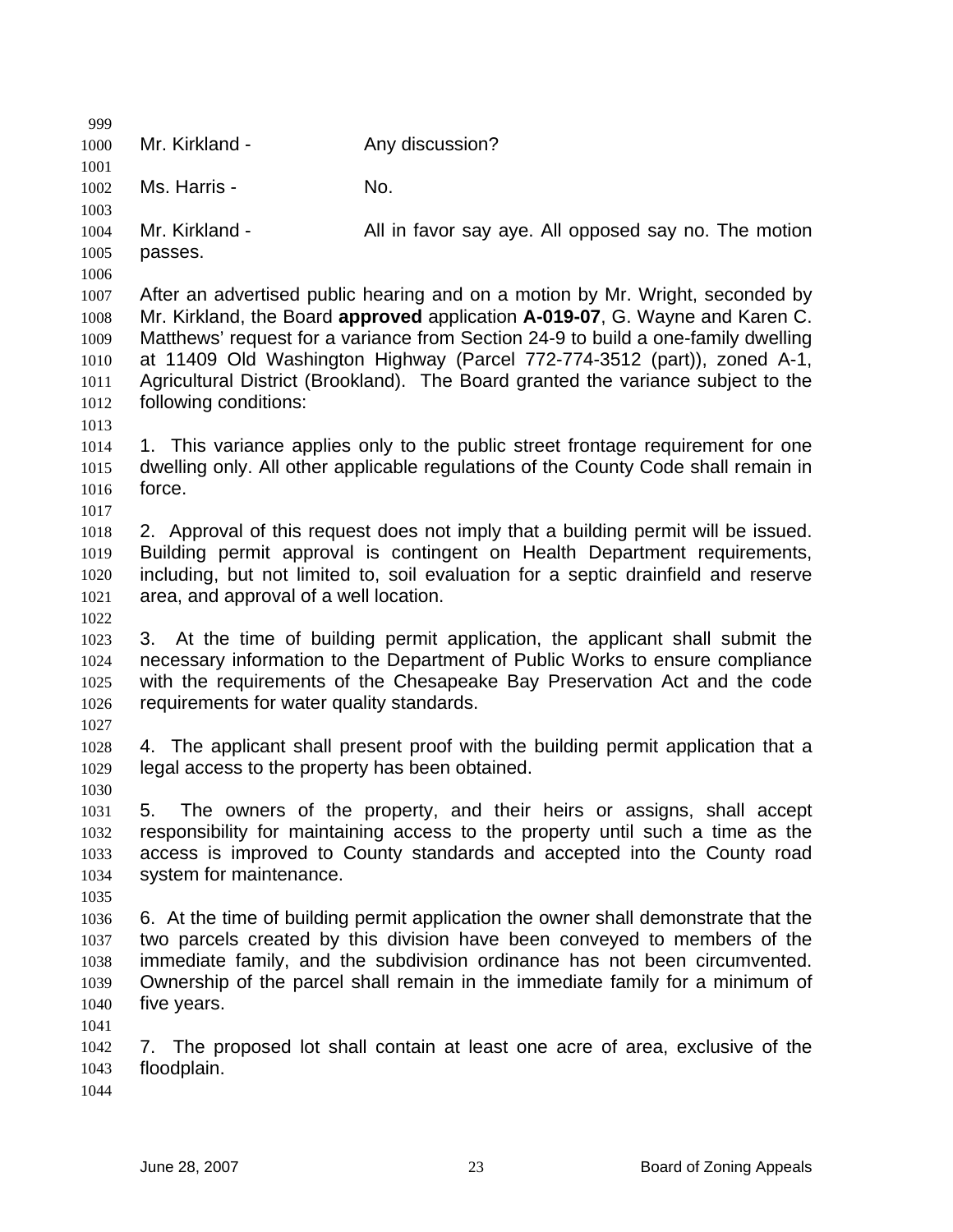| 1045         |                                                 |                                                                                    |                |
|--------------|-------------------------------------------------|------------------------------------------------------------------------------------|----------------|
| 1046         | Affirmative:                                    | Harris, Kirkland, Wright                                                           | 3              |
| 1047         | Negative:                                       |                                                                                    | 0              |
| 1048         | Absent:                                         | Dwyer, Nunnally                                                                    | $\overline{2}$ |
| 1049         |                                                 |                                                                                    |                |
| 1050         |                                                 |                                                                                    |                |
| 1051         | Mr. Kirkland -                                  | A-020-07.                                                                          |                |
| 1052<br>1053 | <b>DECISION</b>                                 |                                                                                    |                |
| 1054         |                                                 |                                                                                    |                |
| 1055         | Mr. Wright -                                    | I move we approve it on the same grounds that there                                |                |
| 1056         |                                                 | would be no beneficial use of the property or reasonable beneficial use of the     |                |
| 1057         |                                                 | property. Therefore, it could not be used without the variance.                    |                |
| 1058         |                                                 |                                                                                    |                |
| 1059         | Ms. Harris -                                    | Second.                                                                            |                |
| 1060         |                                                 |                                                                                    |                |
| 1061         | Mr. Kirkland -                                  | All in favor say aye. All opposed say no. The motion                               |                |
| 1062         | passes.                                         |                                                                                    |                |
| 1063         |                                                 |                                                                                    |                |
| 1064         |                                                 | After an advertised public hearing and on a motion by Mr. Wright, seconded by      |                |
| 1065         |                                                 | Ms. Harris, the Board approved application A-020-07, G. Wayne and Karen C.         |                |
| 1066         |                                                 | Matthews' request for a variance from Section 24-9 to build a one-family dwelling  |                |
| 1067         |                                                 | at 11415 Old Washington Highway (Parcel 772-774-3512 (part)), zoned A-1,           |                |
| 1068         |                                                 | Agricultural District (Brookland). The Board granted the variance subject to the   |                |
| 1069         | following conditions:                           |                                                                                    |                |
| 1070         |                                                 |                                                                                    |                |
| 1071         |                                                 | 1. This variance applies only to the public street frontage requirement for one    |                |
| 1072         |                                                 | dwelling only. All other applicable regulations of the County Code shall remain in |                |
| 1073         | force.                                          |                                                                                    |                |
| 1074<br>1075 |                                                 | 2. Approval of this request does not imply that a building permit will be issued.  |                |
| 1076         |                                                 | Building permit approval is contingent on Health Department requirements,          |                |
| 1077         |                                                 | including, but not limited to, soil evaluation for a septic drainfield and reserve |                |
| 1078         | area, and approval of a well location.          |                                                                                    |                |
| 1079         |                                                 |                                                                                    |                |
| 1080         |                                                 | 3. At the time of building permit application, the applicant shall submit the      |                |
| 1081         |                                                 | necessary information to the Department of Public Works to ensure compliance       |                |
| 1082         |                                                 | with the requirements of the Chesapeake Bay Preservation Act and the code          |                |
| 1083         | requirements for water quality standards.       |                                                                                    |                |
| 1084         |                                                 |                                                                                    |                |
| 1085         |                                                 | 4. The applicant shall present proof with the building permit application that a   |                |
| 1086         | legal access to the property has been obtained. |                                                                                    |                |
| 1087         |                                                 |                                                                                    |                |
| 1088         | 5.                                              | The owners of the property, and their heirs or assigns, shall accept               |                |
| 1089         |                                                 | responsibility for maintaining access to the property until such a time as the     |                |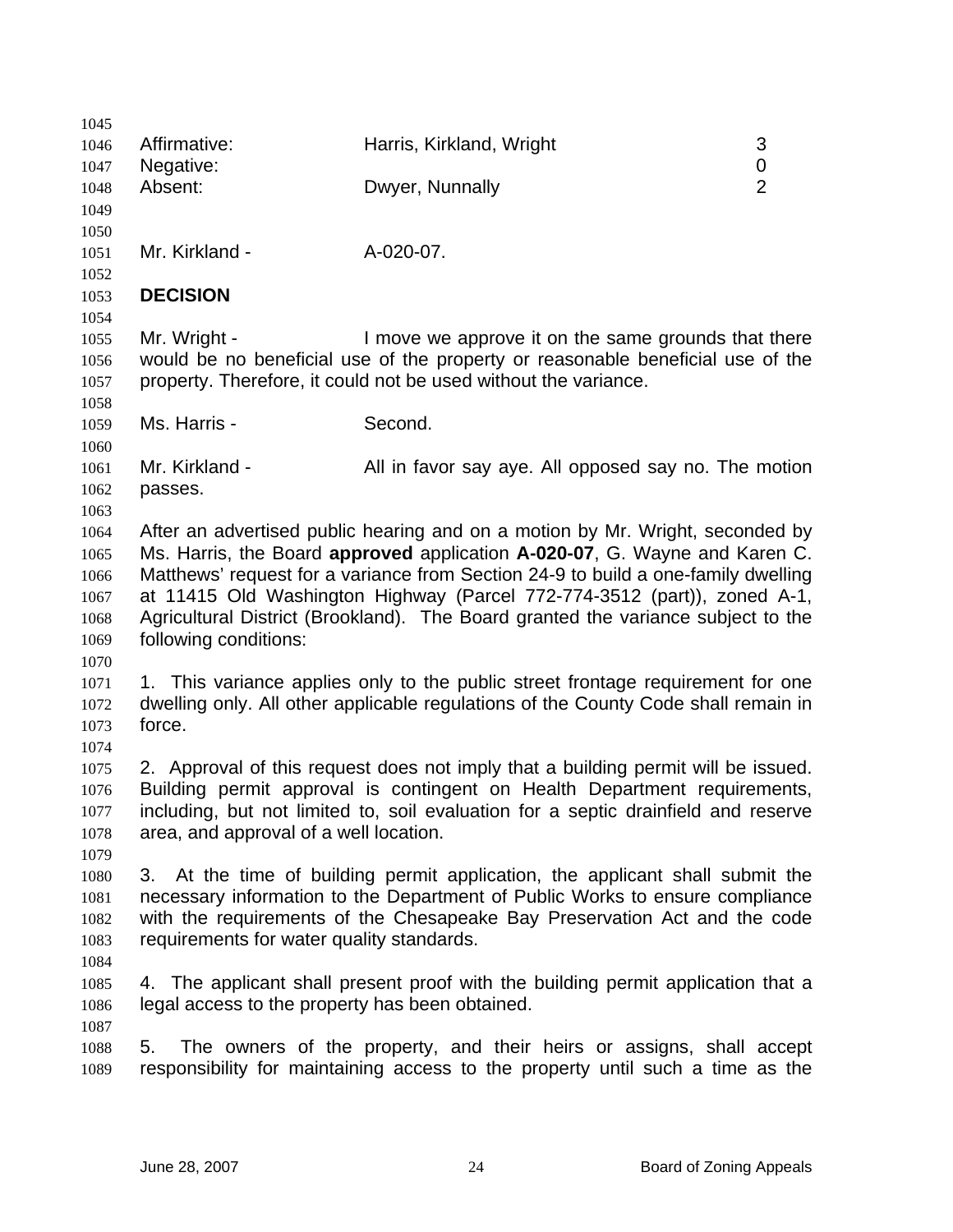access is improved to County standards and accepted into the County road system for maintenance. 1090 1091

1092 1093 1094 1095 1096 1097 6. At the time of building permit application the owner shall demonstrate that the two parcels created by this division have been conveyed to members of the immediate family, and the subdivision ordinance has not been circumvented. Ownership of the parcel shall remain in the immediate family for a minimum of five years.

1099 1100 7. The proposed lot shall contain at least one acre of area, exclusive of the floodplain.

Affirmative: **Harris, Kirkland, Wright** 3 Negative: 0 Absent: Dwyer, Nunnally 2

1101

1098

1102

- 1103 1104
- 
- 1105
- 1106
- 1107 1108

1109

Mr. Kirkland - Next case.

1110 1111 1112 1113 1114 1115 1116 1117 1118 1119 1120 1121 1122 **A-021-07 EMERALD LAND DEVELOPMENT** requests a variance from Section 24-30.1 to build a one-family dwelling at 334 Grayson Street (Providence Park Annex) (Parcel 792-737-9129), zoned R-5, General Residence District (Fairfield). The lot width requirement, minimum side yard setback, rear yard setback, total lot area requirement, and total side yard setback are not met. The applicant had 3,444 square feet total lot area and 35 feet lot width, and proposes 15 feet front yard setback, 5 feet minimum side yard setback, 10 feet total side yard setback and 26 feet rear yard setback; where the Code requires 7,500 square feet total lot area, 60 feet lot width, 35 feet front yard setback, 8 feet minimum side yard setback, 20 feet total side yard setback and 35 feet rear yard setback. The applicant requests a variance of 4,056 square feet total lot area, 25 feet lot width, 20 feet front yard setback, 3 feet minimum side yard setback, 10 feet total side yard setback, and 9 feet rear yard setback.

1124 Mr. Kirkland - The Music of the front is streamed to the front.

1126 1127 Mr. Blankinship - Mr. Chairman, I'll draw to your attention the other exhibit that was left on the table.

1129 1130 Mr. Kirkland - The Anyone else wish to speak on this case? If you would, sir, raise your right hand and be sworn in.

1132 1133 Mr. Blankinship - Do you swear the testimony you are about to give is the truth and nothing but the truth so help you God?

1134

1123

1125

1128

1131

1135 Mr. Baker - I do.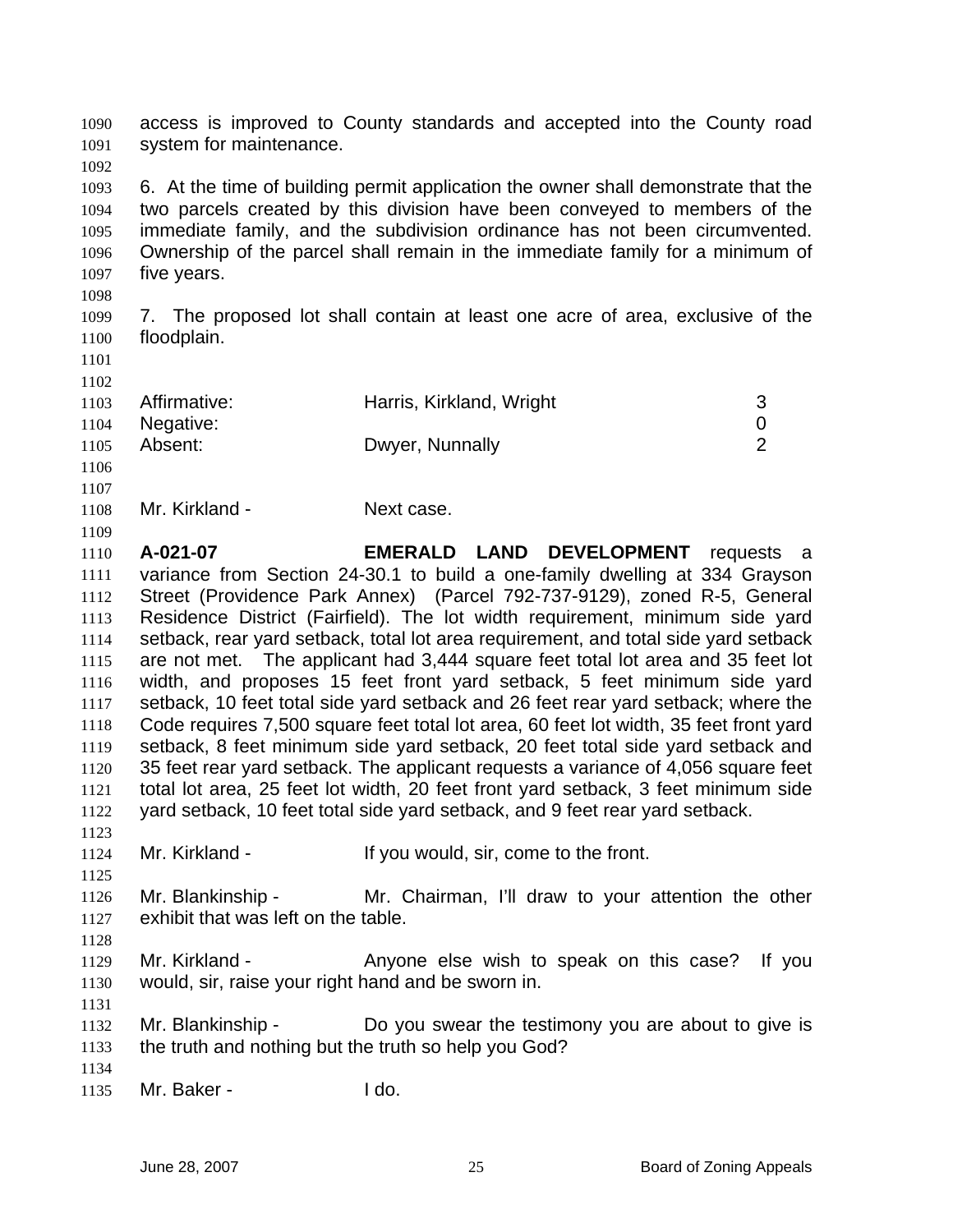| 1136 |                                |                                                                                       |
|------|--------------------------------|---------------------------------------------------------------------------------------|
| 1137 | Mr. Blankinship -              | Thank you.                                                                            |
| 1138 |                                |                                                                                       |
| 1139 | Mr. Kirkland -                 | State your name for the record, please.                                               |
| 1140 |                                |                                                                                       |
| 1141 | Mr. Baker -                    | My name is Mark Baker.                                                                |
| 1142 |                                |                                                                                       |
| 1143 | Mr. Kirkland -                 | What do you propose?                                                                  |
| 1144 |                                |                                                                                       |
| 1145 | Mr. Baker -                    | It's a bundle of variances, really, that would permit the                             |
| 1146 |                                | construction of a one-family, or single-family dwelling on the lot. A little          |
| 1147 |                                | background. It's an infill lot in an existing subdivision, which is Providence Park.  |
| 1148 |                                | The subdivision was platted in 1916, so it's a legal lot of record. The lot is        |
| 1149 |                                | consistent in size with others in the subdivision. No zoning ordinance was in         |
| 1150 |                                | place at the time of the platting, so at that time, there were no feature             |
| 1151 |                                | requirements such as lot area, lot width, and setbacks to contend with. The           |
| 1152 |                                | applicant, Emerald Development, who I'm representing, is proposing to construct       |
| 1153 |                                | a single-family dwelling on the vacant lot. We've had an opportunity to review        |
| 1154 |                                | staff's comments and the write-up and the suggested conditions. I think we're all     |
| 1155 |                                | pretty much on the same page. In our evaluation of the project, we looked at the      |
| 1156 |                                | threshold question and we felt that was pretty clear, straightforward. It's a vacant  |
| 1157 |                                | lot. It was platted for single-family use. The adjacent properties are developed,     |
| 1158 |                                | so that precludes consolidation of the lot into either of the adjacent parcels to try |
| 1159 |                                | to create a larger lot, which is oftentimes common when you have these smaller        |
| 1160 |                                | lots that are being developed. The variance is really needed allowing the             |
| 1161 |                                | beneficial use. So, in our opinion, we hope that got us over the hurdle of the lot    |
| 1162 |                                | area and the lot width. We also looked at the three tests and I think we concur       |
| 1163 |                                | with staff on those. With regards to there being an extraordinary situation or        |
| 1164 |                                | condition, there is exceptional narrowness based on the lot size. There is            |
| 1165 |                                | exceptional shallowness. I think it's not unusual to see the smaller lots in the      |
| 1166 |                                | subdivision, but it is unusual that you would have a situation where the smaller      |
| 1167 |                                | lots were developed. You have the adjacent lots both developed and here we            |
| 1168 | have, really, a missing tooth. |                                                                                       |
| 1169 |                                |                                                                                       |

1170 1171 1172 1173 1174 1175 1176 The rhythm of the neighborhood is 35-foot-wide lots that are developed as they were originally platted. For some reason, this one was not developed. Again, we think that lends for the front yard and the side yard, the rear yard variances. In laying out the site, we tried to stay consistent with the other dwellings in the neighborhood in terms of front yard and side yard setback. From the street, based on the building that we're proposing, it has similar massing, it keeps that same rhythm, the similar design. It has a front porch.

1177

1178 1179 1180 1181 I'll jump to the third test, which is that it's not generally recurring. Staff states this is a scenario that is somewhat unique. You have small urban lots that were actually developed as contemplated by the subdivision, which are 35-foot-wide lots. This is just a unique vacant infill opportunity.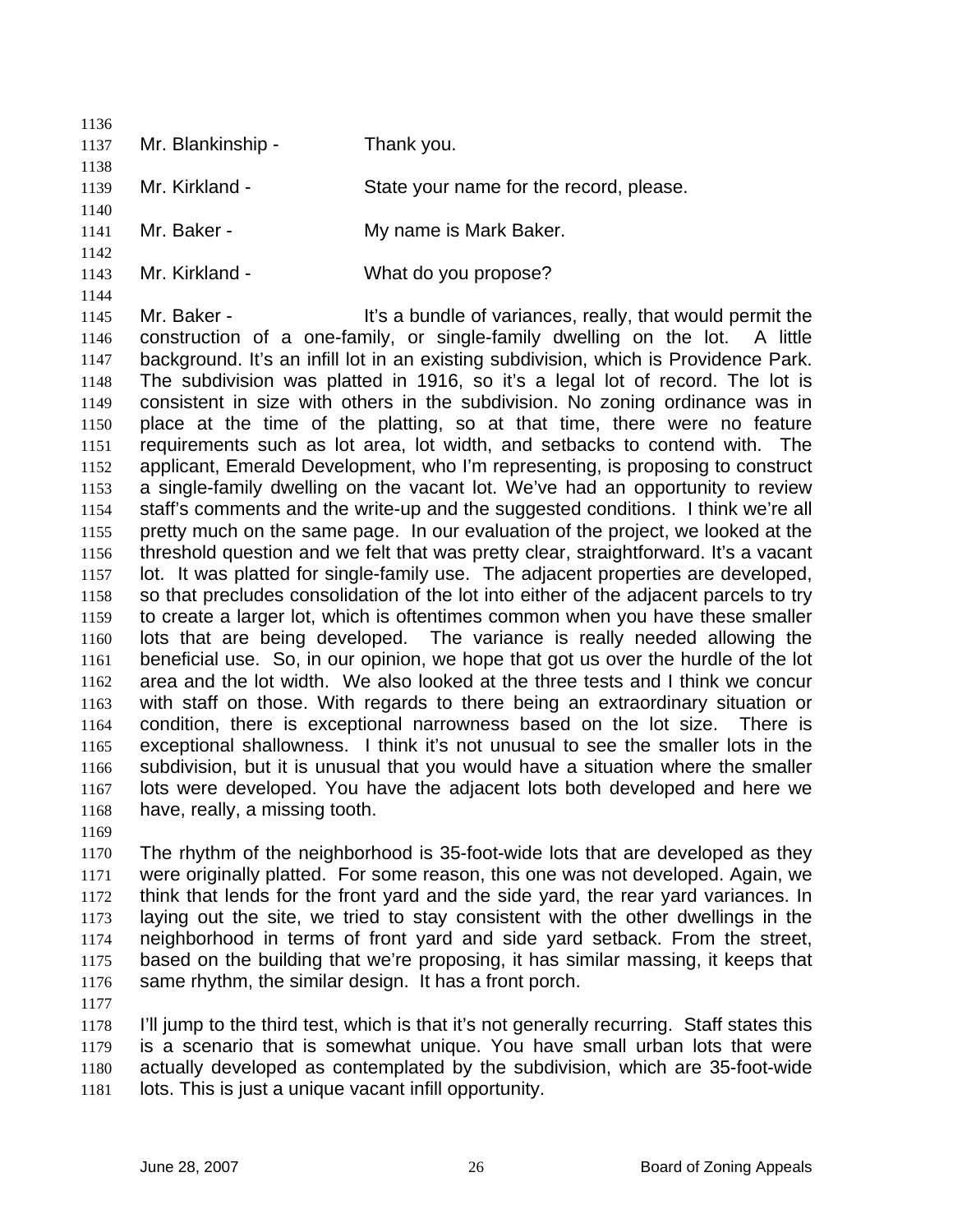1183 1184 1185 1186 1187 1188 1189 1190 1191 1192 1193 1194 Finally, coming back to the second test, which is the detriment to the adjacent property and concerns over the character of the district. Staff felt that we were being consistent in design with the neighborhood. It is a small bungalow with a full-width porch, and we're keeping the same massing and scale as the other dwellings in the vicinity. So, it would keep that same feel as viewed from the right-of-way. With regards to detriment to the adjacent property, this is the only place where staff really recognized some issues and we've agreed to the concern on the side yard. There was concern about construction of the home and the drip line of trees along the north side of the adjacent property, or the south side of this particular property. We've agree to a bond that would replace those trees if they were to die within three years of the issuance of the Certificate of Occupancy.

- 1196 1197 1198 1199 1200 1201 The other concern that was brought up was with the rear yard setback. Twentysix feet is being proposed rather than 35, which is what is required. The majority of the homes in the area do meet the 35-foot setback. But, again, these are homes that were built a hundred years ago, or nearly that. For instance, on either side of this property, you have homes that are less than 800 square feet in size.
- 1203 1204 1205 1206 1207 1208 1209 1210 1211 1212 1213 1214 We tried to keep it consistent in terms of the massing. Again, I talked about the rhythm and the size of the house as viewed from the right-of-way, and the front porch. We're also in keeping with the idea of keeping the character of the neighborhood. We're utilizing shotgun design, single-story. In today's market, I would suggest that you need a larger house than 800 square feet. We are going with a 1,200-square-foot, just over model. Based on that design, which is designed to be consistent with the character of the neighborhood, it pushed the massing of the building to the rear and, unfortunately, we have nine feet less of rear yard than what's required. At 1,200 square feet, we really feel like that's a minimum when constructing a home in the market, and we feel that the market would support it. I think it gives the County at least some assurances in terms of minimum quality in terms of size.
- 1215

1182

1195

1202

1216 1217 1218 1219 1220 1221 1222 1223 1224 1225 1226 1227 I guess in summary, we agree to staff's suggested conditions. We do have one modification, and I believe I heard Mr. Blankinship reference an additional piece of paper that may have been left at your seat or handed to you. It's a list of conditions that we would hope to see. When we submitted those elevations, of course, they were for reference. We want you to understand that is what we intend to build. We were hoping for a little bit of flexibility. We have written this memorandum in response to that condition. The condition would suggest that staff is suggesting that we would do substantially the same dwelling as depicted on those plans. We're fine with that, as long as we can have these conditions in place. Just to run through them. Fiberglass shingles or 20-year asphalt shingles; hardiplank or vinyl. Our plans depict hardiplank. Iron, fiberglass, vinyl, or PVC on the railing. Porch roof. There are some decorative details that are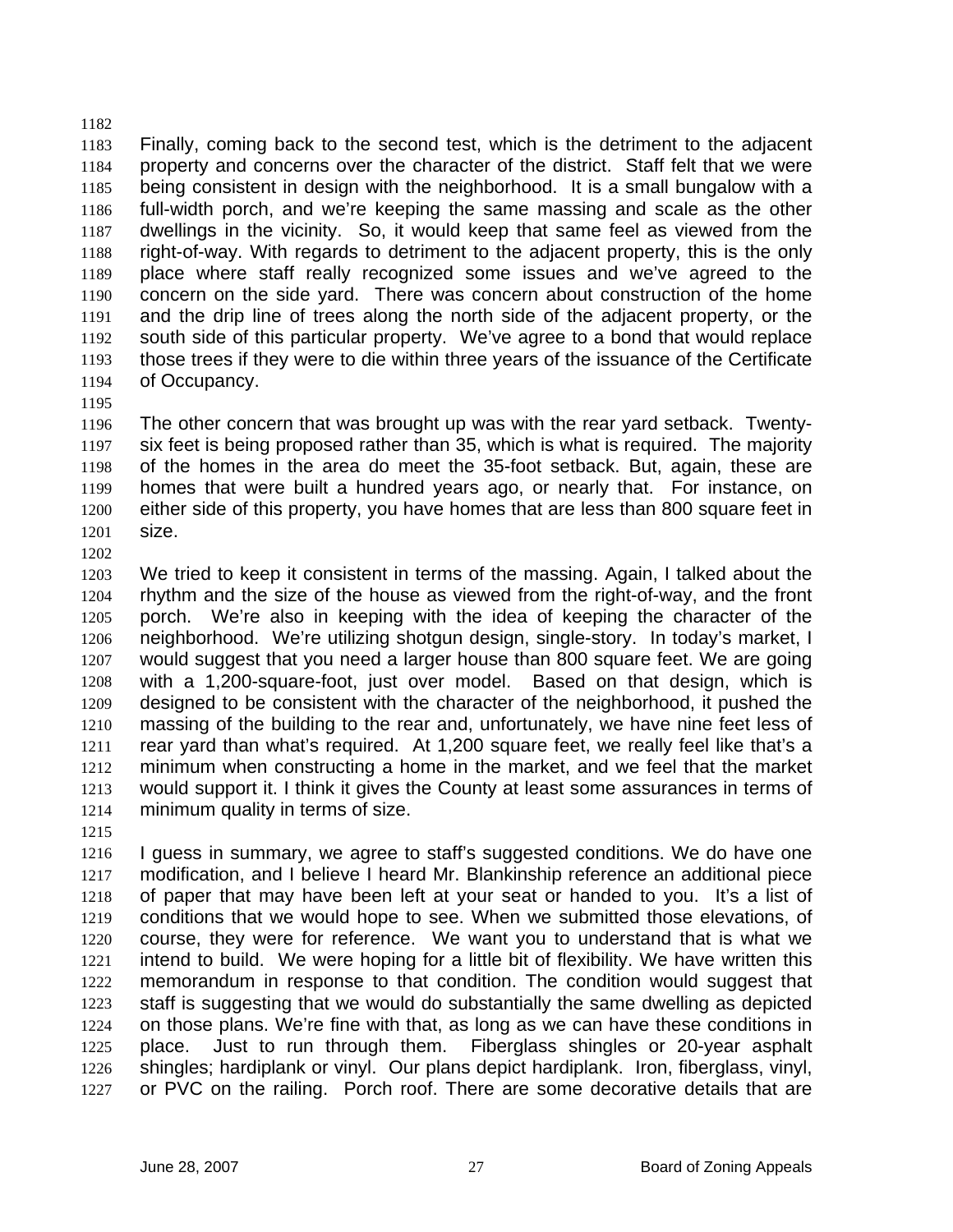really not in character; they are too triangular. Gables in that front porch that aren't in character with the bungalows that are existing in that neighborhood and we would hope to have the flexibility to not do those. You have a condition on the foundation crawl space with block or brick. Porch columns, fiberglass, vinyl, PVC, or wood. Porch flooring, fiberglass or wood. Interior flooring, carpet, ceramic tile, or vinyl. And then with regards to—That elevation shows a side porch, which would not work with the setback we're proposing and we would suggest that we would move that to the rear of the house to keep a second entrance. 1228 1229 1230 1231 1232 1233 1234 1235 1236 1237 1238 1239 1240 1241 1242 1243 1244 1245 1246 1247 1248 1249 1250 1251 1252 1253 1254 1255 1256 1257 1258 1259 1260 1261 1262 1263 1264 1265 1266 1267 1268 1269 1270 1271 1272 1273 Mr. Wright - The Mr. Blankinship, do you have any problem with the change in condition two? Mr. Blankinship - No sir. I don't think there's a problem with it. When we discussed it by phone, I made it clear to him that he needed to discuss it with the Board. It needed to be in the record. We could modify that condition to say the materials as modified in the letter of June— Mr. Wright - I don't have a problem with materials. I'm concerned that right now we're jammed up on the sides and the rear. I would not want another inch of deviation in the width, the front setback or the rear setback. Not an inch. Mr. Baker - We are fine with the footprint that's proposed. Mr. Wright - You're saying here, "Any substantial—." What's a "substantial" change in width? Mr. Baker - Obviously, from the variance standpoint, I don't think that's what we meant. We understood the variance. When you get your variance, if you're getting a five-foot setback, we understand that's going to be your zoning requirement from a setback standpoint, and you would have to meet that. That's what we're looking to get. I think the "substantial" compliance was with regards to the design of the house and the items that are listed. If you see the items that are listed, that was the concern. Mr. Wright - The Loop't know. Ms. Harris - The Mr. Baker, does Emerald Land Development own this property? Mr. Baker - They are a contract purchaser. Ms. Harris - Chay. The other lots, small vacant lots in that area, do they own those, too?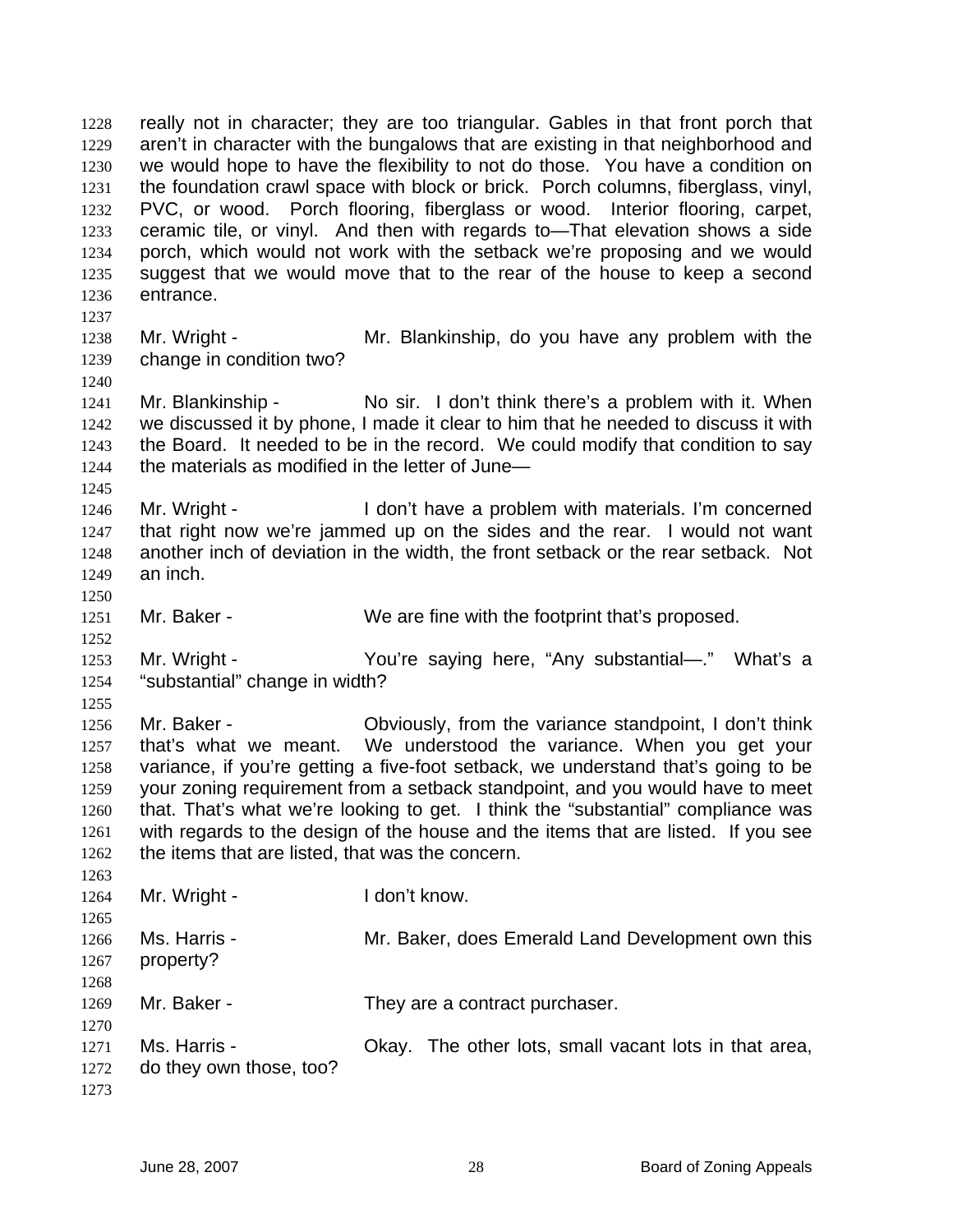| 1274<br>1275 | Mr. Baker -                                         | They do not.                                                                                                                            |
|--------------|-----------------------------------------------------|-----------------------------------------------------------------------------------------------------------------------------------------|
| 1276         | Ms. Harris -                                        | They do not? Okay. You are aware that you are in                                                                                        |
| 1277         | non-compliance on every score.                      |                                                                                                                                         |
| 1278         |                                                     |                                                                                                                                         |
| 1279         | Mr. Kirkland -                                      | He didn't miss a one.                                                                                                                   |
| 1280         |                                                     |                                                                                                                                         |
| 1281         | Mr. Blankinship -                                   | Except floor area.                                                                                                                      |
| 1282         |                                                     |                                                                                                                                         |
| 1283         | Ms. Harris -                                        | Okay.                                                                                                                                   |
| 1284         |                                                     |                                                                                                                                         |
|              | Mr. Kirkland -                                      |                                                                                                                                         |
| 1285         |                                                     | The other lots that are adjacent to this and in the area<br>show houses on them. Do they have about the same side yard distance as this |
| 1286         |                                                     |                                                                                                                                         |
| 1287         | one would with these variances?                     |                                                                                                                                         |
| 1288         |                                                     |                                                                                                                                         |
| 1289         | Mr. Baker -                                         | We had our surveyor when they laid out that plat.                                                                                       |
| 1290         |                                                     | The idea was to stay as consistent as possible, so that's the 15-foot front yard                                                        |
| 1291         |                                                     | and idea of the 5-foot side yard. I don't know that if you look at those houses,                                                        |
| 1292         |                                                     | that each one is going to have only a 5-foot side yard, but it's not uncommon to                                                        |
| 1293         |                                                     | see 5 feet or less on the side yards in that neighborhood.                                                                              |
| 1294         |                                                     |                                                                                                                                         |
| 1295         | Mr. Wright -                                        | So, it's your statement that others are basically similar                                                                               |
| 1296         | to this?                                            |                                                                                                                                         |
| 1297         |                                                     |                                                                                                                                         |
| 1298         | Mr. Baker -                                         | Yes.                                                                                                                                    |
| 1299         |                                                     |                                                                                                                                         |
| 1300         | Mr. Kirkland -                                      | Mr. Blankinship, on 340 and 344, they seem to be                                                                                        |
| 1301         | very close, too, don't they?                        |                                                                                                                                         |
| 1302         |                                                     |                                                                                                                                         |
| 1303         | Mr. Blankinship -                                   | Yes sir, they do.                                                                                                                       |
| 1304         |                                                     |                                                                                                                                         |
| 1305         | Mr. Kirkland -                                      | And 342 seems to be in the same type [unintelligible].                                                                                  |
| 1306         |                                                     |                                                                                                                                         |
| 1307         | Mr. Blankinship -                                   | The lot directly west of this, behind this, the 44                                                                                      |
| 1308         | Loudoun Street?                                     |                                                                                                                                         |
| 1309         |                                                     |                                                                                                                                         |
| 1310         | Mr. Kirkland -                                      | Yes.                                                                                                                                    |
| 1311         |                                                     |                                                                                                                                         |
| 1312         | Mr. Blankinship -                                   | That house was built I want to say in 1990. All the                                                                                     |
| 1313         | rest of the lots in here were built before the war. |                                                                                                                                         |
| 1314         |                                                     |                                                                                                                                         |
| 1315         | Mr. Kirkland -                                      | What's the minimum size permitted in this zoning                                                                                        |
| 1316         | district, Mr. Blankinship?                          |                                                                                                                                         |
| 1317         |                                                     |                                                                                                                                         |
| 1318         | Mr. Kirkland -                                      | It said in the report. I thought I remembered.<br>Is it                                                                                 |
| 1319         | 1,000 square feet?                                  |                                                                                                                                         |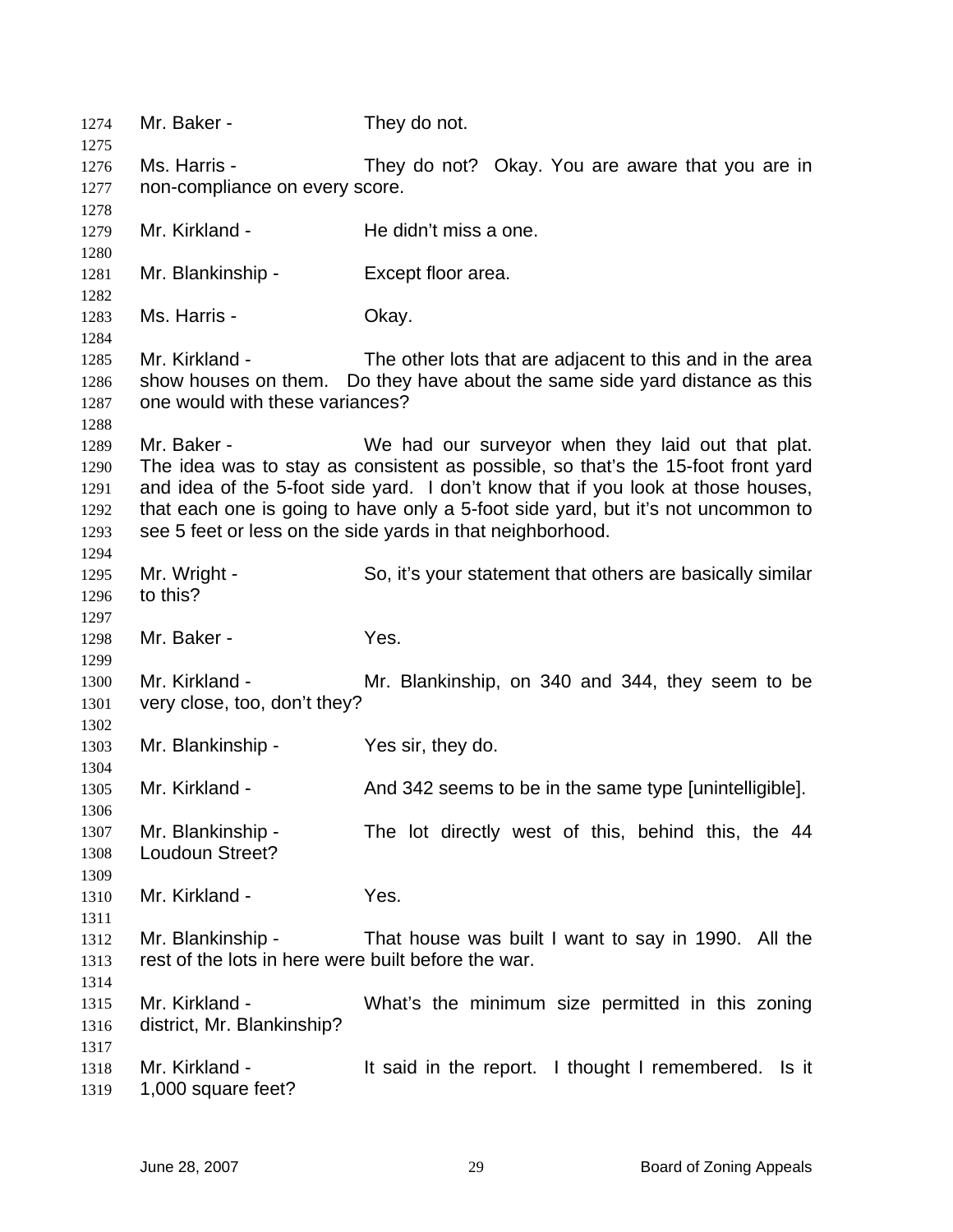| 1320         |                                                                                     |                                                                                      |  |
|--------------|-------------------------------------------------------------------------------------|--------------------------------------------------------------------------------------|--|
| 1321         | Mr. Blankinship -                                                                   | It's R-5 zoning, so it's very small. I'm sorry; let me                               |  |
| 1322         | look it up.                                                                         |                                                                                      |  |
| 1323         | Mr. Wright -                                                                        | I'm just curious. This is 1,200 square feet, I believe                               |  |
| 1324         | you stated.                                                                         |                                                                                      |  |
| 1325         |                                                                                     |                                                                                      |  |
| 1326<br>1327 | Mr. Baker -                                                                         | Yes sir.                                                                             |  |
| 1328         |                                                                                     |                                                                                      |  |
| 1329         | Mr. Blankinship -                                                                   | It's a lot smaller than that. It's probably about 800.                               |  |
| 1330         | Mr. Gidley is looking it up.                                                        |                                                                                      |  |
| 1331         |                                                                                     |                                                                                      |  |
| 1332         | Mr. Kirkland -                                                                      | How much are you going to market this home for?                                      |  |
| 1333         |                                                                                     |                                                                                      |  |
| 1334         | Mr. Baker -                                                                         | It's in the 150 range. That might be a push to get to                                |  |
| 1335         | there, but that's where we're headed.                                               |                                                                                      |  |
| 1336         |                                                                                     |                                                                                      |  |
| 1337         | Mr. Kirkland -                                                                      | And the drive would be in the front of the house off                                 |  |
| 1338         | the road? You park in front of the home?                                            |                                                                                      |  |
| 1339         |                                                                                     |                                                                                      |  |
| 1340         | Mr. Baker -                                                                         | Yes.                                                                                 |  |
| 1341         |                                                                                     |                                                                                      |  |
| 1342         | Mr. Kirkland -                                                                      | No driving up, trying to skip through the side there at                              |  |
| 1343         | all.                                                                                |                                                                                      |  |
| 1344         |                                                                                     |                                                                                      |  |
| 1345         | Mr. Blankinship -                                                                   | On a bicycle, maybe.                                                                 |  |
| 1346         |                                                                                     |                                                                                      |  |
| 1347         | Mr. Kirkland -                                                                      | Just want to make sure.                                                              |  |
| 1348         |                                                                                     |                                                                                      |  |
| 1349         | Mr. Wright -                                                                        | Mr. Blankinship, we could build a house on this that                                 |  |
| 1350         | would not require variances, couldn't we?                                           |                                                                                      |  |
| 1351         |                                                                                     |                                                                                      |  |
| 1352         | Mr. Blankinship -                                                                   | I don't think you could build a house that complied                                  |  |
| 1353         |                                                                                     | with all of the requirements including the minimum lot area, even as small as it is. |  |
| 1354         | When you take out 7 feet on each side and 35 feet front and rear, there is just not |                                                                                      |  |
| 1355         |                                                                                     | much left there. I think I made a sketch and put it in the file.                     |  |
| 1356         |                                                                                     |                                                                                      |  |
| 1357         | Mr. Wright -                                                                        | It wouldn't be enough to turn around in, would it?                                   |  |
| 1358         |                                                                                     |                                                                                      |  |
| 1359         | Mr. Blankinship -                                                                   | Yeah, right. It certainly wouldn't be [unintelligible].                              |  |
| 1360         |                                                                                     |                                                                                      |  |
| 1361         | Mr. Kirkland -                                                                      | A large tool shed.                                                                   |  |
| 1362         |                                                                                     |                                                                                      |  |
| 1363         | Mr. Gidley -                                                                        | The minimum size in the R-5 is 950 square feet.                                      |  |
| 1364         |                                                                                     |                                                                                      |  |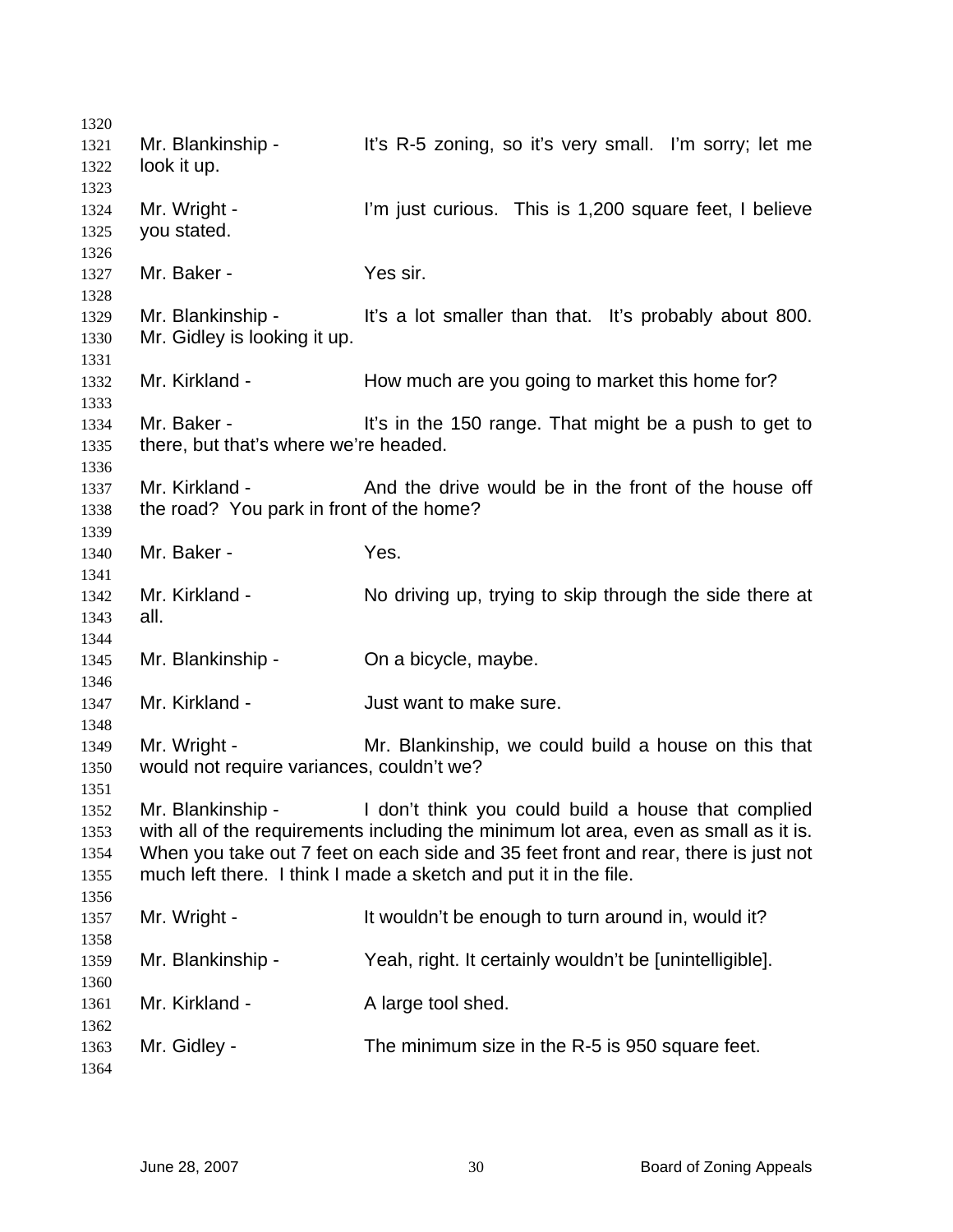Mr. Kirkland - Mr. Wright, he said that the minimum size for an R-5 is 950 square feet. I wanted to get that on the tape. Mr. Blankinship, did any of the neighbors have anything to say about this? Did you all get any calls or anything? I don't see anything in the reports here. Mr. Blankinship - We have not heard back. Of course, we send the notices to the owners of the property and I suspect that some of the neighbors there are tenants or renters. Mr. Kirkland - **Okay.** Mr. Blankinship - So, they may not have received notice. We haven't heard from any of the owners. Mr. Kirkland - This will be a house for sale, correct? Mr. Baker - Yes sir. Mr. Kirkland - He's looking for his sketch. Mr. Blankinship - Yeah. I don't see it. I remember drawing it out, but I must not have filed it. Mr. Kirkland - The Are there any other questions for the applicant by staff or Board members? Anyone else wish to speak on this case? Thank you, sir, that concludes the case. Mr. Blankinship - The buildable area of the lot would measure about 21 by 40 with no variances. So, you'd have to build a story and half just to get the 950 square feet in there at that size. Mr. Wright - The Are there other two-story houses in this area? Mr. Blankinship - No sir, not that I'm aware of. Mr. Wright - They're all single-story? Mr. Blankinship - I believe so. I couldn't swear to that. Ms. Harris - The Mr. Baker, had you considered building a two-story house? Mr. Kirkland - You want him back down? I'll start again. Ms. Harris - Since we have that new information.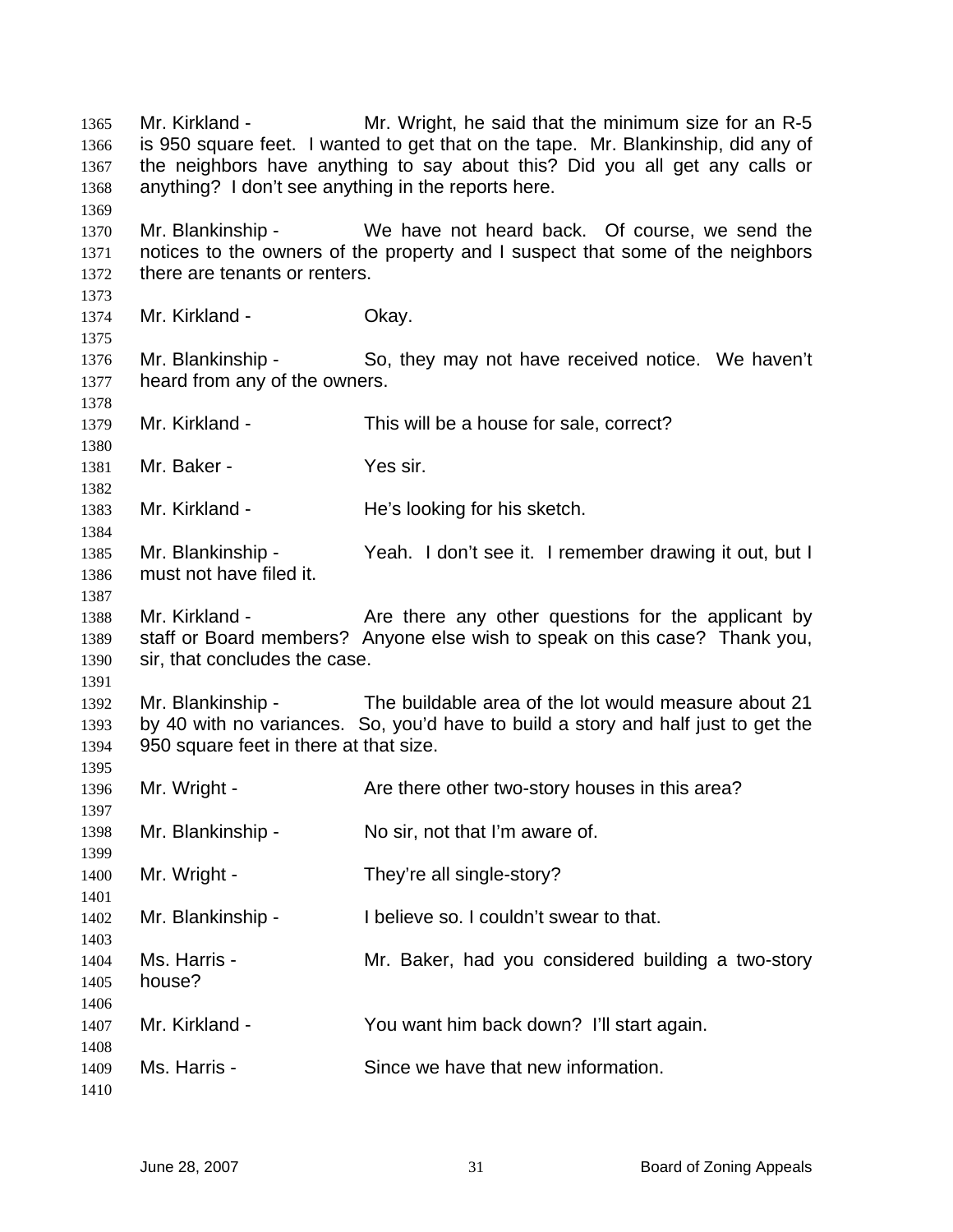Mr. Kirkland - The State of the vould, sir, come back and we'll open the case backup. If you would answer Ms. Harris' question. 1411 1412

1413

1414 1415 1416 1417 1418 1419 1420 Mr. Baker - We actually did not look at a two-story because of the fact that we were concerned. In reading those tests, I think we were concerned about keeping consistent in character, which was more of a bungalow feel, onestory. What we looked for in the plans was how can we get something that's going to be consistent in terms of setbacks and is going to have the same feel. It's going to have a full-width front porch and would have the same massing and character as viewed from the street, from the right-of-way.

1421

1422 1423

1424 1425

1426 Ms. Harris - Yes.

1427

1428 1429 Mr. Kirkland - That's good. Thank you, sir. That concludes the case.

## 1430 1431 **DECISION**

1432

1433 1434 1435 1436 1437 1438 Ms. Harris - I move that we deny this request for a variance. It's non-compliant on every score. The setback would be for 15 feet [unintelligible] certainly be a great distance from the other houses in the neighborhood. I'm not sure what we can do with this site, whether it's going to be an unbuildable site or not. I just feel that the exception dealing with the shallowness of the lot would be the reason for this denial.

1439 1440

1441

Mr. Kirkland - Can I have a second to the motion?

1442 Mr. Wright - Second.

Ms. Harris - Thank you.

Mr. Kirkland - Is that it?

1443 1444 1445 Mr. Kirkland - All in favor say aye. All opposed say no. The motion passes.

1446

1447 1448 1449 1450 1451 After an advertised public hearing and on a motion by Ms. Harris, seconded by Mr. Wright, the Board **denied** application **A-021-07**, Emerald Land Development's request for a variance from Section 24-30.1 to build a one-family dwelling at 334 Grayson Street (Providence Park Annex) (Parcel 792-737-9129), zoned R-5, General Residence District (Fairfield).

1452 1453

| $1 - 1$ |                   |                          |  |
|---------|-------------------|--------------------------|--|
|         | 1454 Affirmative: | Harris, Kirkland, Wright |  |
|         | 1455 Negative:    |                          |  |
| 1456    | Absent:           | Dwyer, Nunnally          |  |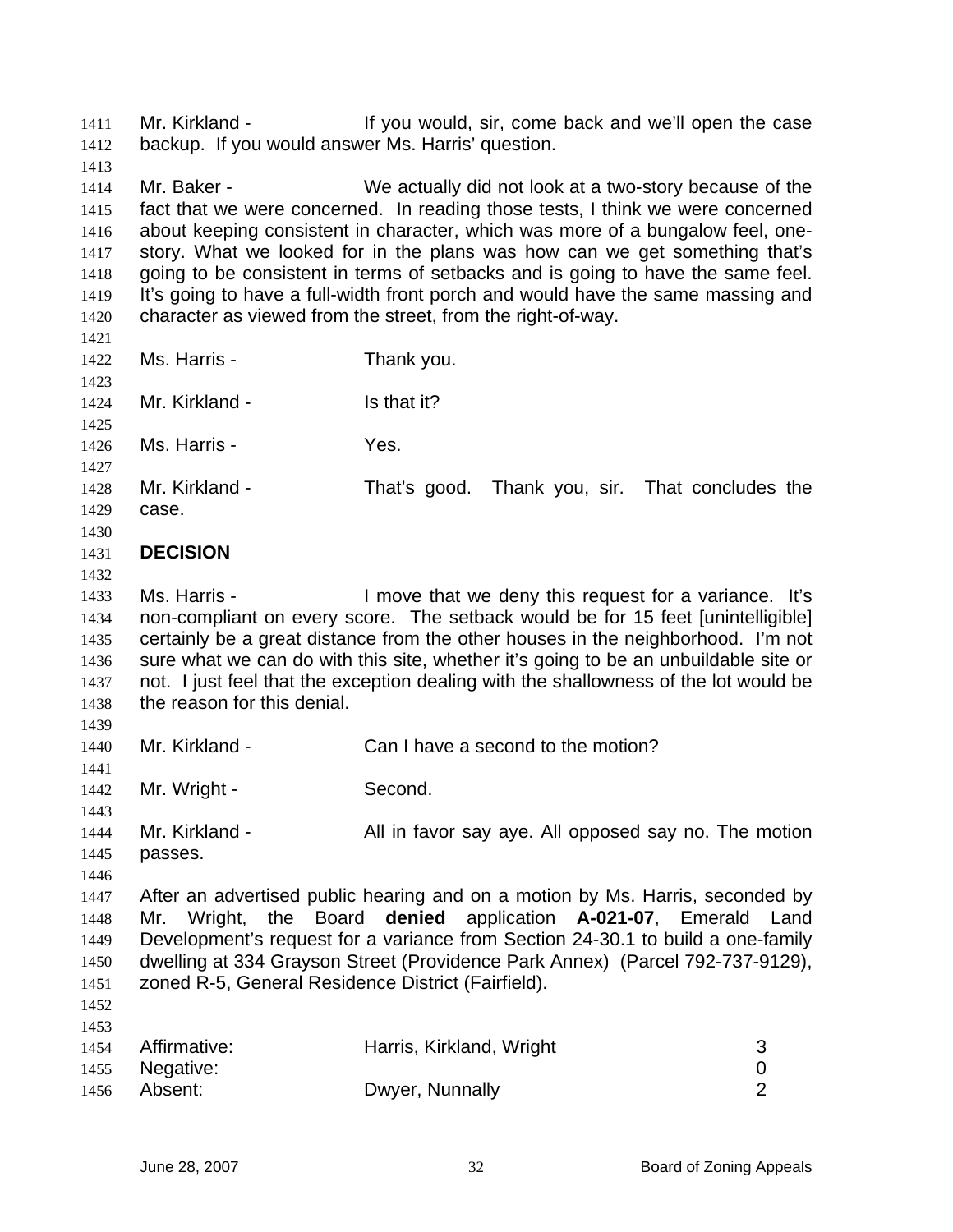| 1457                                                 |                                                |                                                                                                                                                                                                                                                                                                                                                                                                        |                |
|------------------------------------------------------|------------------------------------------------|--------------------------------------------------------------------------------------------------------------------------------------------------------------------------------------------------------------------------------------------------------------------------------------------------------------------------------------------------------------------------------------------------------|----------------|
| 1458                                                 | Mr. Gidley -                                   | Who was the second on that?                                                                                                                                                                                                                                                                                                                                                                            |                |
| 1459<br>1460<br>1461                                 | Mr. Kirkland -<br>24, 2007 minutes.            | Mr. Wright seconded it. All right, approval of the May                                                                                                                                                                                                                                                                                                                                                 |                |
| 1462<br>1463<br>1464                                 | Ms. Harris -                                   | I have no corrections. They were very well done.                                                                                                                                                                                                                                                                                                                                                       |                |
| 1465<br>1466                                         | Mr. Kirkland -                                 | Mr. Wright, do you have any?                                                                                                                                                                                                                                                                                                                                                                           |                |
| 1467<br>1468<br>1469                                 | Mr. Wright -                                   | No, I don't. Of course, I disqualified myself on the last<br>case, so I don't know about the minutes for that. I move we approve it.                                                                                                                                                                                                                                                                   |                |
| 1470<br>1471                                         | Ms. Harris -                                   | Second the motion.                                                                                                                                                                                                                                                                                                                                                                                     |                |
| 1472<br>1473                                         | On a motion by                                 |                                                                                                                                                                                                                                                                                                                                                                                                        |                |
| 1474<br>1475<br>1476                                 | Mr. Kirkland -                                 | All those in favor of approving the minutes of the May<br>$24th$ meeting say aye. Those opposed say no. The ayes have it, the motion<br>passes. Any other business to come before the Board?                                                                                                                                                                                                           |                |
| 1477<br>1478<br>1479<br>1480                         |                                                | On a motion by Mr. Wright and seconded by Ms. Harris, the Board approved the<br>minutes of the May 24, 2007 Henrico County Board of Zoning Appeals meeting.                                                                                                                                                                                                                                            |                |
| 1481<br>1482<br>1483                                 | Affirmative:<br>Negative                       | Harris, Kirkland, Wright                                                                                                                                                                                                                                                                                                                                                                               | 3<br>$\pmb{0}$ |
| 1484<br>1485                                         | Absent:                                        | Dwyer, Nunnally                                                                                                                                                                                                                                                                                                                                                                                        | $\overline{2}$ |
| 1486<br>1487<br>1488<br>1489<br>1490<br>1491<br>1492 | Ms. Harris -                                   | I would like to congratulate Mr. Wright on the letter<br>that was sent to the Henrico County Board of Supervisors' Chairperson regarding<br>the lots that we're currently dealing with. I call it landlocked lots, but I'm sure<br>there's another name. He did get our input through e-mail and we're in business.<br>I don't know where we stand now as to decisions, but we certainly need to move. |                |
| 1493<br>1494<br>1495                                 | Mr. Blankinship -<br>I should have said first. | Staff has had one meeting already to discuss how<br>we're going to go about responding. The Board of Supervisors has directed staff,                                                                                                                                                                                                                                                                   |                |
| 1496<br>1497<br>1498                                 | Mr. Wright -<br>action being taken.            | We received a copy of that letter. I see there is some                                                                                                                                                                                                                                                                                                                                                 |                |
| 1499<br>1500<br>1501<br>1502                         | Mr. Blankinship -                              | Over the summer, of course, there are senior staff<br>taking vacations at different times, so it probably won't be on a very fast track.                                                                                                                                                                                                                                                               |                |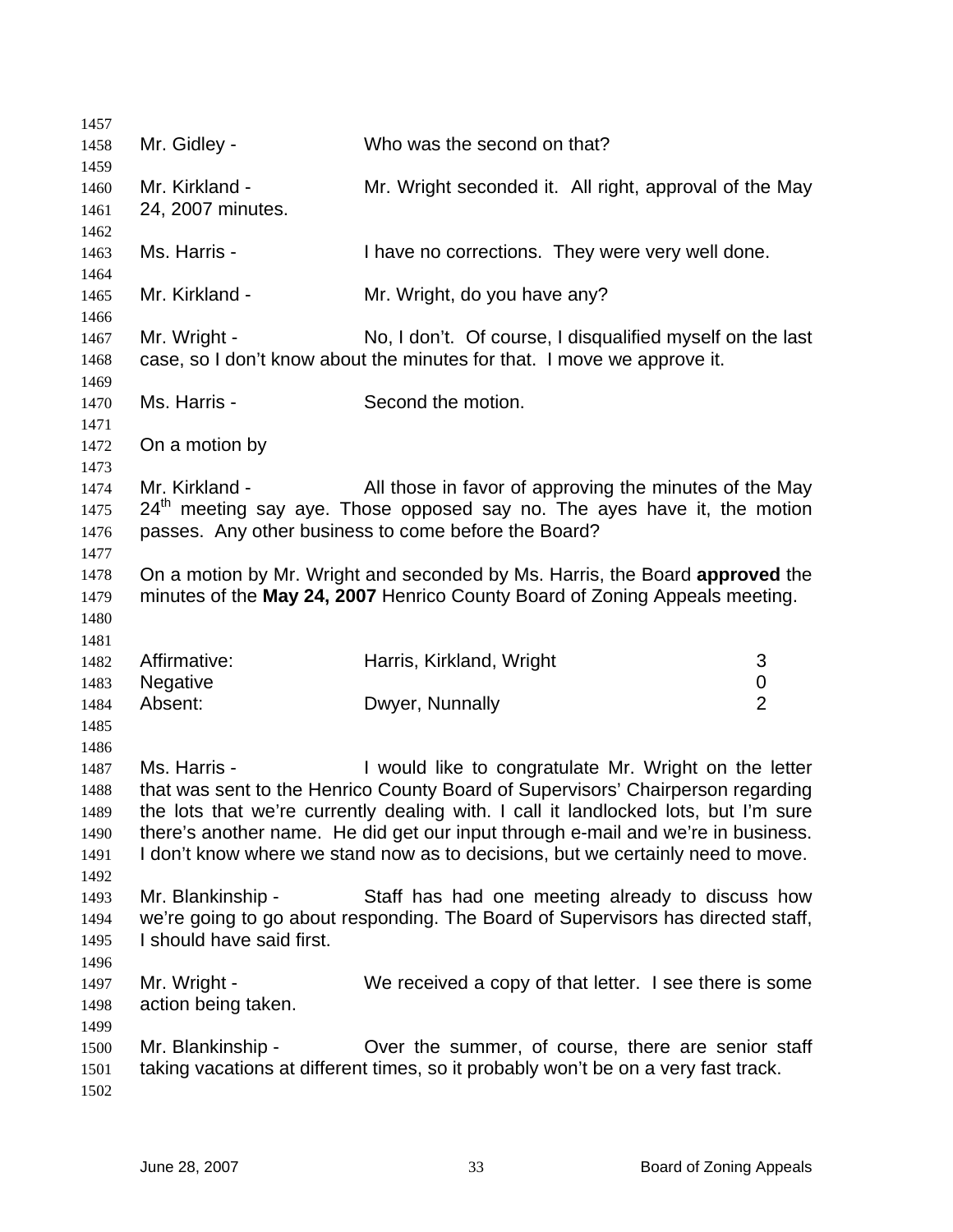Mr. Wright - One thing I would state, Ms. Harris. I keep reviewing the Cherrystone case and I think that Cherrystone decision is much more narrow than we've been considering it. Ms. Harris - Chay. Mr. Wright - The Bay Act, which imposed those restrictions at the date of the act. I think it's a little different when you have these areas. I think there are other things we should consider, whether it would affect future development and all those things, and whether there's a beneficial use of the property. I don't think that date is that crucial for us, the way I interpret the Cherrystone case. Mr. Kirkland - The Mr. Wright, do you want to have a work session with Mr. Tokarz? Mr. Blankinship - I think that's all going to come out in the work that we do with the Board of Supervisors. Mr. Wright - It's already in motion, so I think it would be redundant for us to be doing something. Mr. Kirkland - **Okay.** Mr. Wright - Think this will all be handled. Mr. Kirkland - Will you keep us informed on— Mr. Blankinship - Oh, absolutely. Ms. Harris - Two-thirds of our caseload deals with that. Mr. Kirkland - Seems to be of a reoccurring nature. If there is no further information or compliments or any words of wisdom, I make a motion we adjourn. Mr. Wright - The Recond it. Mr. Kirkland - All those in favor say aye. All those opposed say no. The ayes have it, the motion passes. Be gone. There being no further business, the Board adjourned until the **July 26, 2007**  meeting at 9:00 a.m.